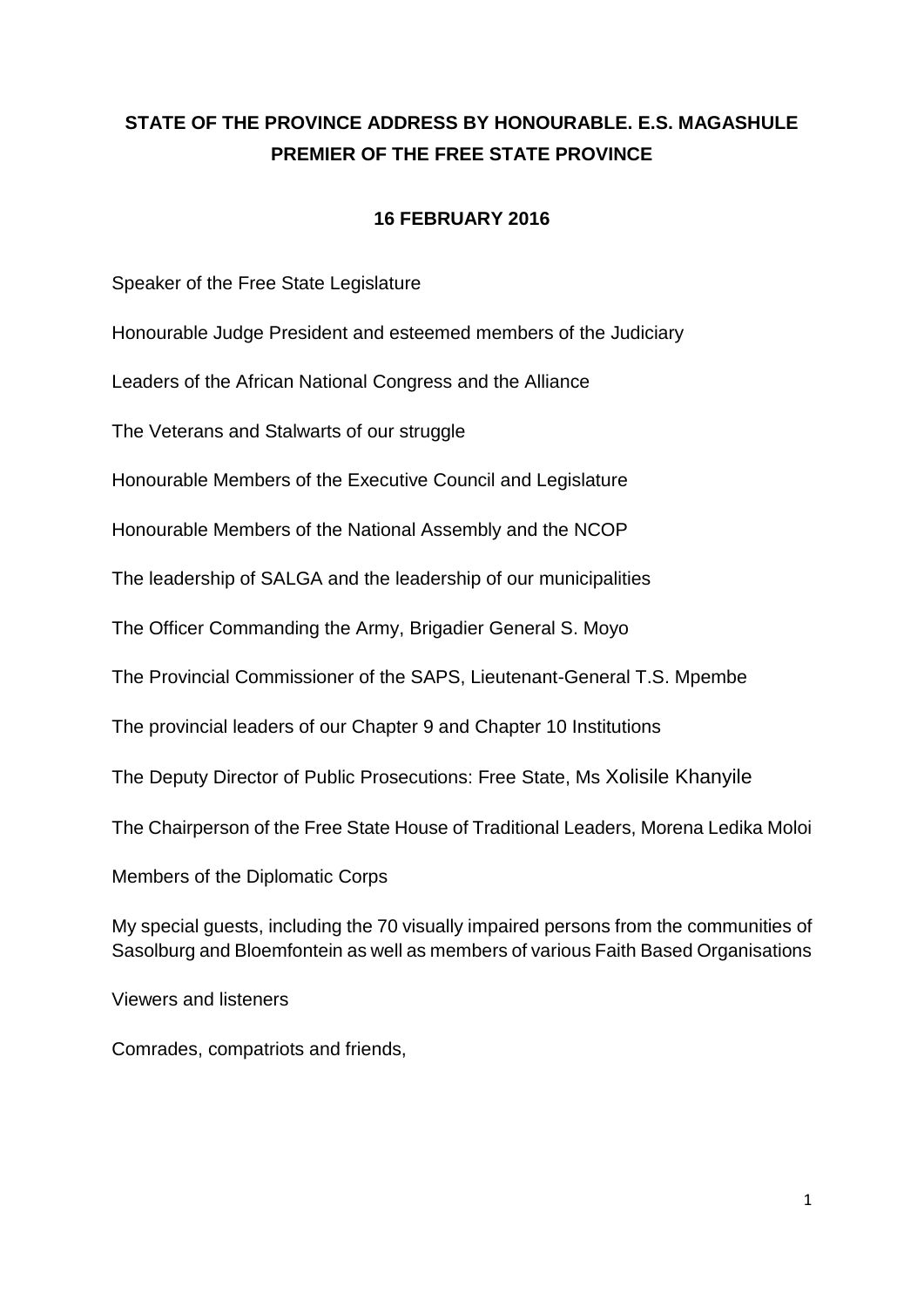As it is our custom in each of our State of the Province Address, let me greet you in the most spoken languages in the province;

# **DUMELANG, GOEIE MòRE, MOLWENI, SANIBONANI; GOOD MORNING**

Honourable Speaker, today we are privileged to have the opportunity to present to the people of the beautiful Free State the state of our province on this occasion of the official opening of the Legislature.

We table this address just five days after the  $26<sup>th</sup>$  anniversary of the release from prison of our late President, Seaparankoe Tata Rolihlahla Nelson Mandela. The release of late President Rolihlahla Mandela from Victor Verster Prison on 11 February 1990 marked an important epoch not only in the struggle for freedom but also in the history of South Africa.

Together with many other struggle stalwarts of the ANC like Oliver Tambo, Walter Sisulu, Moses Kotane, JB Marks, Joe Slovo, Chris Hani, Jacob Zuma, and others, President Mandela played a pivotal role in the freedom that all South Africans, black and white, enjoy today.

This year also marks the 60<sup>th</sup> anniversary of the Women's March to the Union Buildings in 1956 and the 40 year commemoration of the June 16 student uprising. These are milestone events in the evolution of our country.

Honourable Speaker, the African National Congress declared 2016 as the Year of Advancing People's Power: Local Government is in your hands! Later this year South Africans will participate in the 4<sup>th</sup> Local Government Elections. We have confidence in the Electoral Commission of South Africa to ensure that these elections are conducted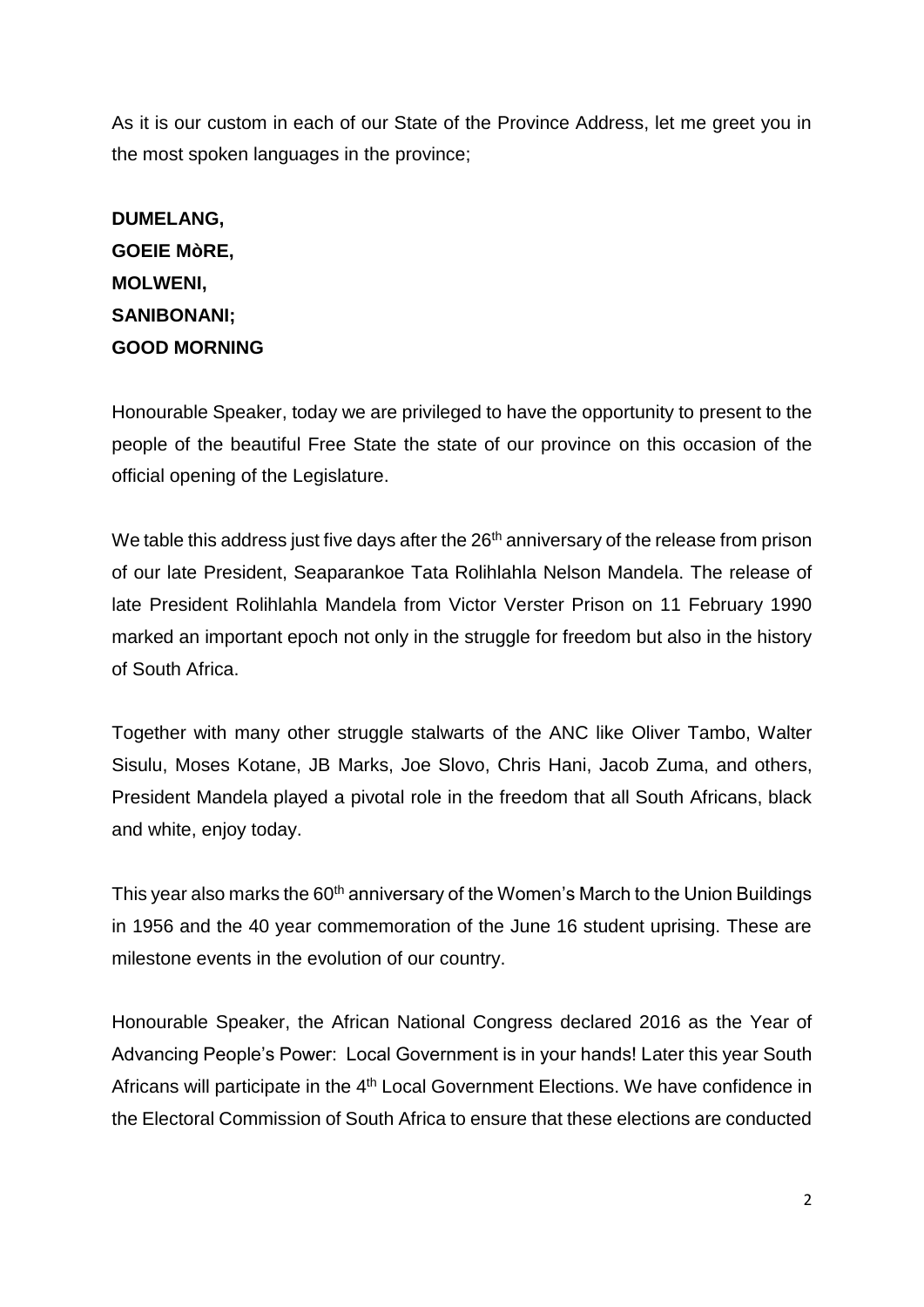in a free and fair environment. I am sure that all political parties will subscribe and adhere to the Code of Conduct for Political Parties.

Prior to 1994, municipalities were fragmented and racially segregated institutions, providing massively unequal services to different communities. The adoption of the Constitution of the Republic of South Africa in 1996 ensured that municipalities were established as a distinct sphere of government. The ANC government ensured that our democratic system of local government is built on a strong policy and legislative foundation.

Local government is widely recognized as a strategic site for service delivery as well as socio-economic development and transformation. The triple challenge of poverty, inequality and unemployment are felt most directly at local government level. This is where all our societal challenges and contradictions play themselves out.

Notwithstanding this, we approach the forthcoming local government elections with confidence. The strength of our democracy and the tenacity of our systems have directly contributed to ensuring relative stability in this environment. The sustained improvements in the audit outcomes of our municipalities show that our systems of governance, financial management and transparency are consistently strengthening and maturing.

The constrained fiscal framework within which our local government sector is operating, mirrors the significant challenges that the provincial and national spheres of government are experiencing. In fact, the global economy has been characterized by low economic growth rates, falling commodity prices and increasing unemployment and poverty. We do not find ourselves in a unique situation. Our resilience in the face of adversity and our commitment to find and create the opportunities that will place us on a higher growth path are key to us rising above the current challenges.

More than ever, the year 2016 presents us with the opportunity to practice serious fiscal discipline necessitated by a shrinking provincial revenue envelope without compromising service delivery. This must be done whilst we also explore and support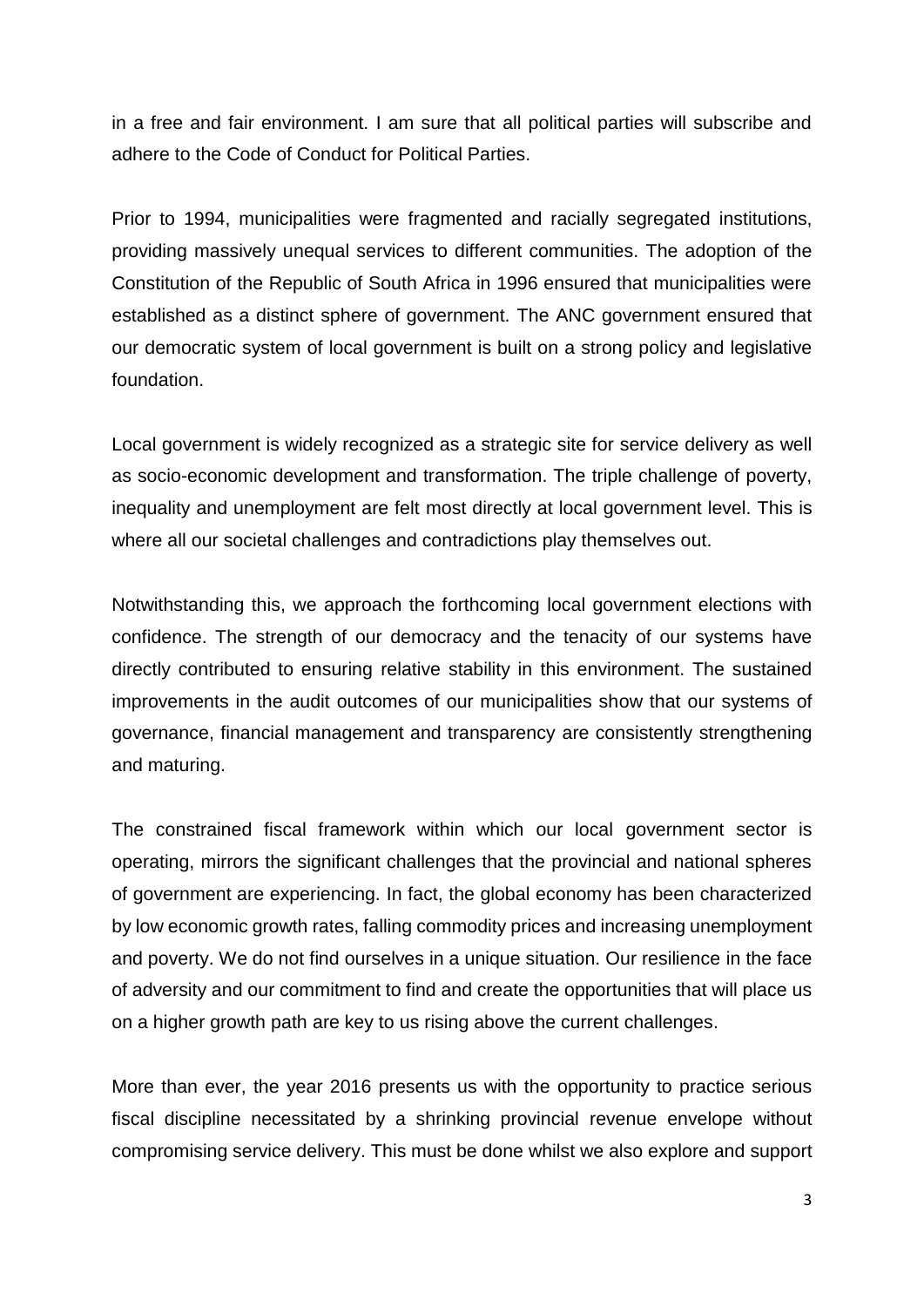initiatives that will stimulate the provincial economy. We have embarked on this complex journey by participating in an initiative led by National Treasury that aims to ensure that we do not compromise the priorities set out in the Freedom Charter, the National Development Plan and the 2014-2019 Medium Term Strategic Framework.

We will continue to channel our energy and resources towards advancing and protecting the gains made in the provision of education and health services as well as the improvements in our roads infrastructure and the development of integrated human settlements. This will also be accompanied by continued investment in infrastructure as well as agro-processing and tourism with the aim to improve inclusive economic growth in the province.

Honourable Speaker, allow me to deliberate on progress that the Free State government has made in the implementation of the Freedom Charter as well as on government's key priorities.

## **"THE DOORS OF LEARNING AND CULTURE SHALL BE OPENED!"** *(MENYAKO YA THUTO LE SETSO ETLA BULELWA BOHLE)*

"Education shall be free, compulsory, universal and equal for all children". This imperative of the Freedom Charter continues to guide us in the pursuit of the envisaged priority outcomes for Education. An Education Indaba will take place from 25 to 26 February that will review our entire education dispensation, from Grade R to Grade 12, in the Free State. We will use this opportunity to engage with all stakeholders in the sector to review and assess our performance and to chart a way forward that will ensure that we continuously improve the quality of basic education.

Whilst ensuring that we balance the ratio of teachers to learners, we have to ensure that we convert qualified part time educators into permanent employment.

Hon. Speaker, allow me to reflect on some of the major achievements that continue to characterize our education environment;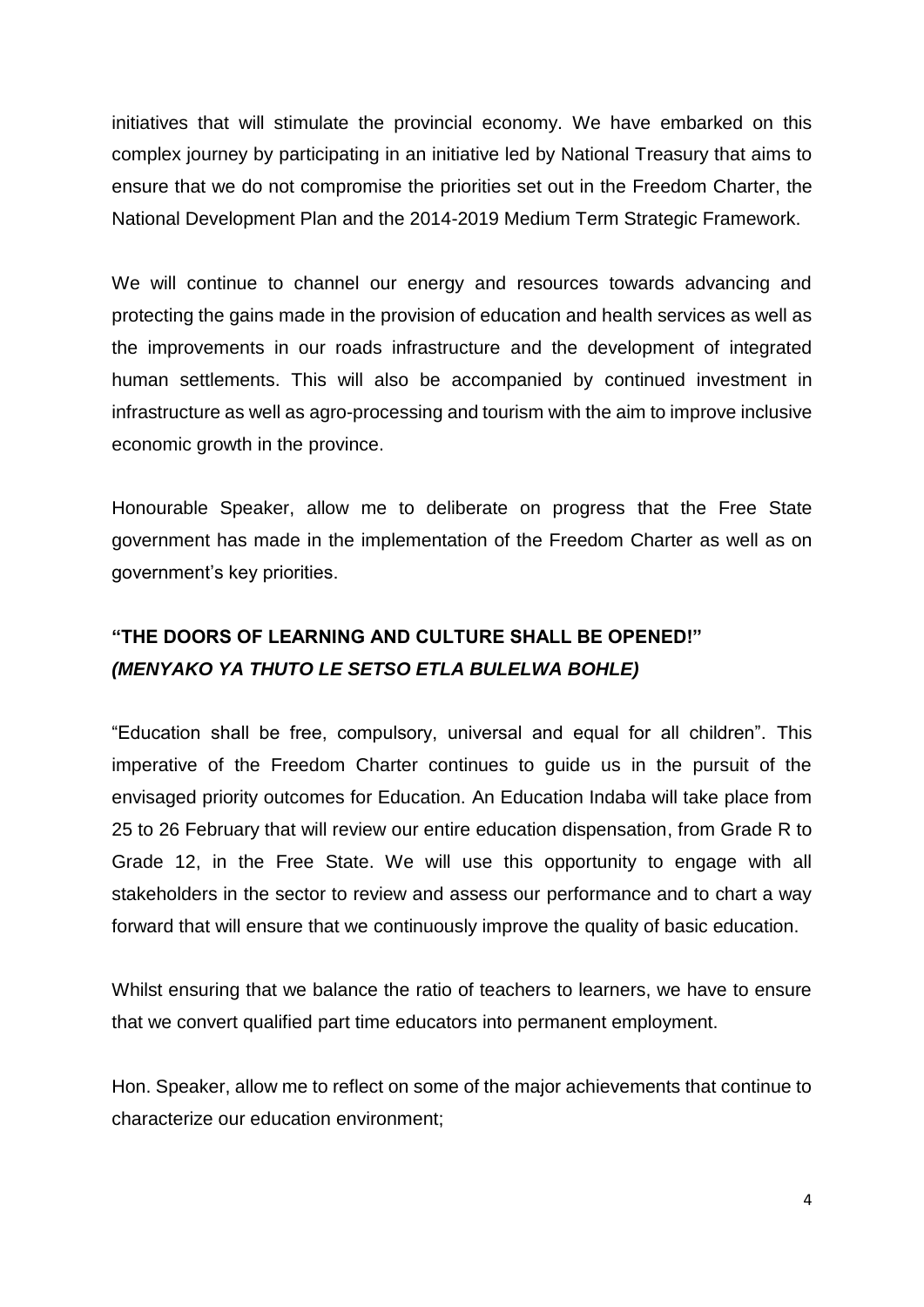- We have increased the enrolment of Grade R leaners to 53 thousand 704 in 663 public schools and 263 community-based sites across the province. An additional 2900 Grade R leaners will gain access to Grade R in the next financial year.
- Our efforts to enhance our learners' capacity to focus on learning by alleviating hunger through the National Schools Nutrition Programme is currently benefitting 573 thousand 284 learners. This programme enables learners to receive nutritious meals at their schools which not only benefits focus on learning but it also promotes local economic development and job creation.
- A total number of 35 thousand 160 candidates registered for the 2015 National Senior Certificate exams – the highest enrolment in the history of the province. Despite a slight decline in our matric results, we continue to perform well in this area. The Free State obtained an 81.6 percent pass rate, maintaining its third position amongst the best-performing provinces in the country.

It is a source of pride that we have maintained consistency in the excellence of our matric pass rate over the last few years. This is illustrated by the following;

2012 Pass Rate: 81.1 % 2013 Pass Rate: 87.4 % 2014 Pass Rate: 82.8 % 2015 Pass Rate: 81.6 %

We remain committed to achieving our provincial target of a 90% pass rate with 40% bachelor passes.

Hon. Speaker, the Free State provincial government acknowledged that it had a particular responsibility to assist our youth to increase access to post-school education opportunities. In support of our national government and tertiary institutions, specifically those in our province, we reconceptualised our provincial bursary programme to assist more students to further their studies in undergraduate and postgraduate programmes at various local and international universities.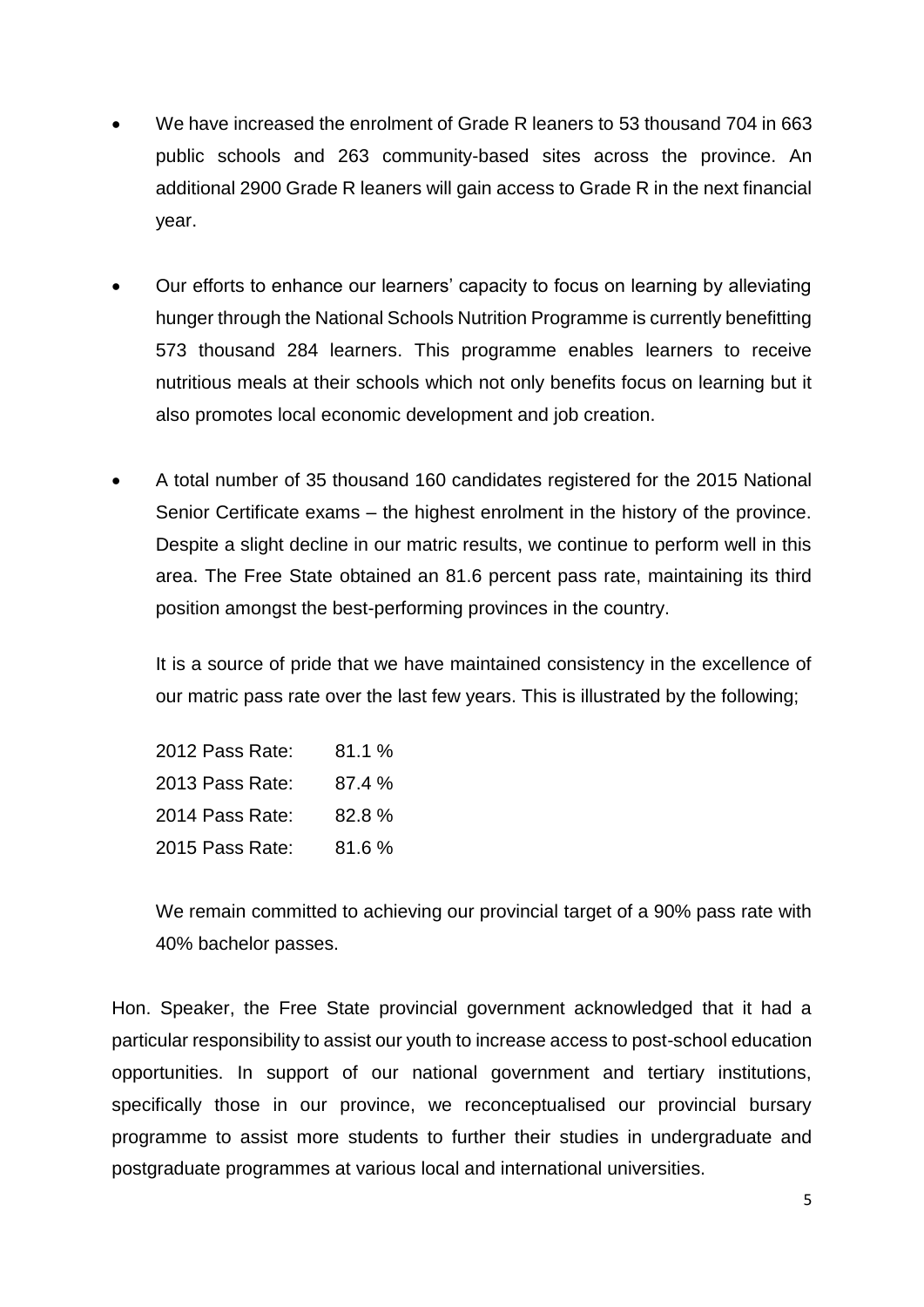Recent events have emphasized the scope and extent of the challenges faced by young people in accessing post-school education. This is not a situation unique to South Africa as the voices of young people all over the world has raised sharply the issue of affordability of post-school education. We maintain the ANC position that the financial costs of post-school education must never be a barrier preventing the poor from access to the path that charts the way out of poverty. We equally maintain that those who can afford post-school education must pay for their children.

We are fortunate to enjoy very constructive relationships with the University of the Free State and the Central University of Technology. We will extend our current collaboration with both universities in respect of our student programmes. We will also be working with the Department of Higher Education to ensure that students are not exploited by these "fly-by-night" institutions that emerge from time to time. Institutions of higher learning must be properly registered and accredited and we will conduct frequent assessments to ensure compliance.

- From 2009, we have allocated a total number of 7 thousand, 572 bursaries**.** This year, our Top 100 students, black and white, were awarded bursaries whilst we also assisted 800 students with registration fees at the Central University of Technology and the University of the Free State.
- Funding for 322 post graduate students from 2015 will continue until the completion of their studies.
- We have afforded more than 500 students the opportunity to further their studies at various international universities, including;
- $\geq$  201 students are studying Medicine in Cuba
- $\geq$  277 students are pursing various courses at Universities in China, including Medicine, Agriculture and Engineering
- $\geq$  9 student are pursuing their studies in Pharmacology in India
- $\triangleright$  37 students are pursuing their studies in Engineering, Medicine and International Trade and Economics in Turkey.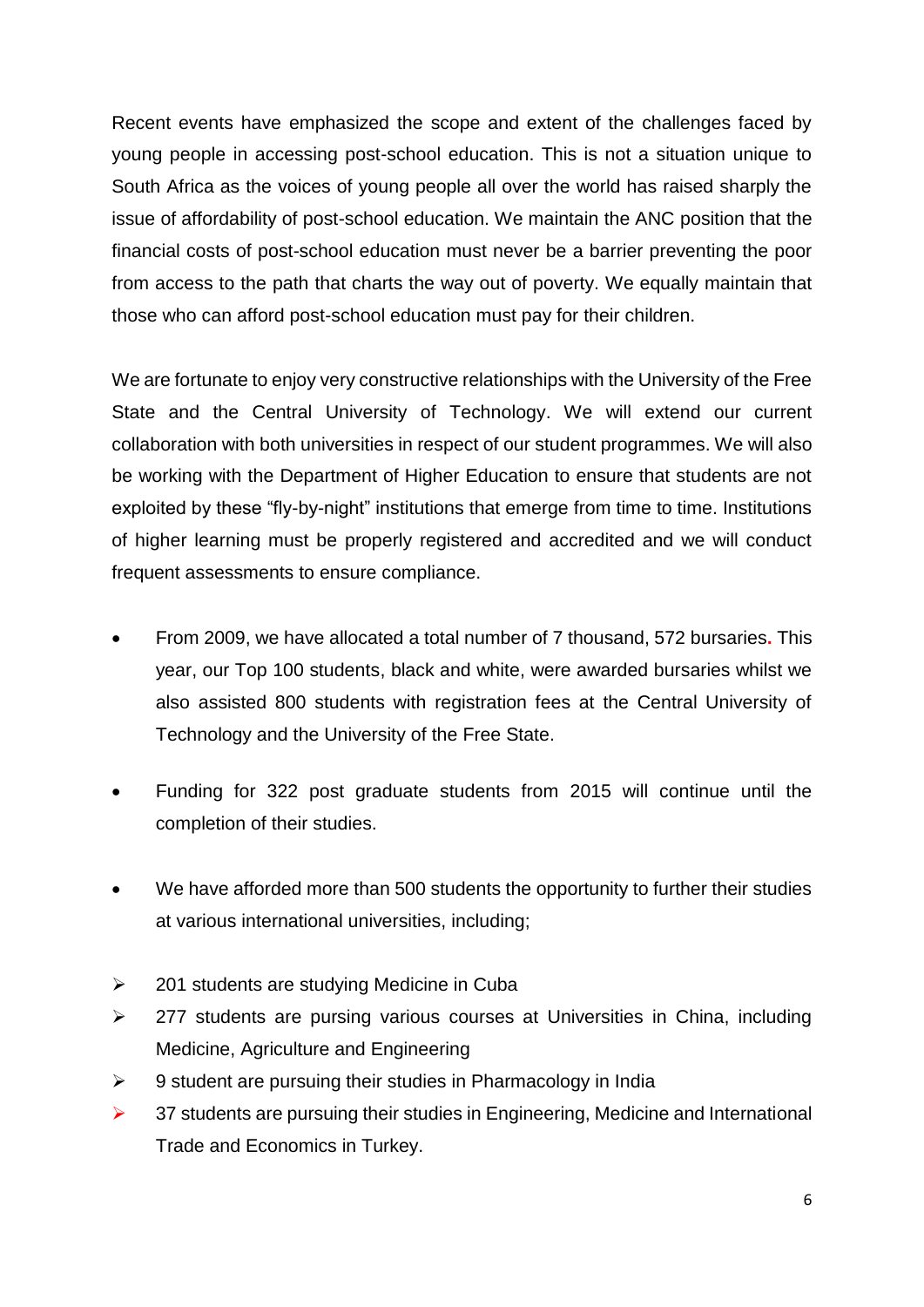$\ge$  104 students have just returned from India after completing an advanced IT course.

As we continue to open the doors of learning and culture, an additional 400 students will be afforded the opportunity to pursue their studies in the Russian Federation, Bulgaria, Belarus, Germany, Turkey and Madeira in Portugal.

- 133 of them will study Medicine at the Peoples Fellowship University. Others will study nuclear science at other Universities in Russia.
- Students will pursue agricultural and veterinary science studies in Belarus and **Bulgaria**
- 48 will do artisan related courses in Germany. 4 Postgraduate students will go to the Freiberg University in Germany to study in Geology related fields.
- We will further send 50 students to study engineering, economics and international trade in Turkey.
- Following the visit of the President of the regional government of Madeira, Portugal, in December, we agreed to send IT interns to be linked to an established private sector company, ACIN, in Madeira.

The first group of students will depart at the end of February to go to Turkey where they will start with the language programme before they start their majors in September 2016. The rest of the students will depart in March and April 2016 respectively.

Hon Speaker, allow me to express our condolences with the family of the late Mbuti Twala who passed away in an unfortunate incident during December last year in Cuba. We wish to encourage our students in South Africa, Cuba and all other countries to remain focussed on their studies and make the most of this unique opportunity that they have been afforded.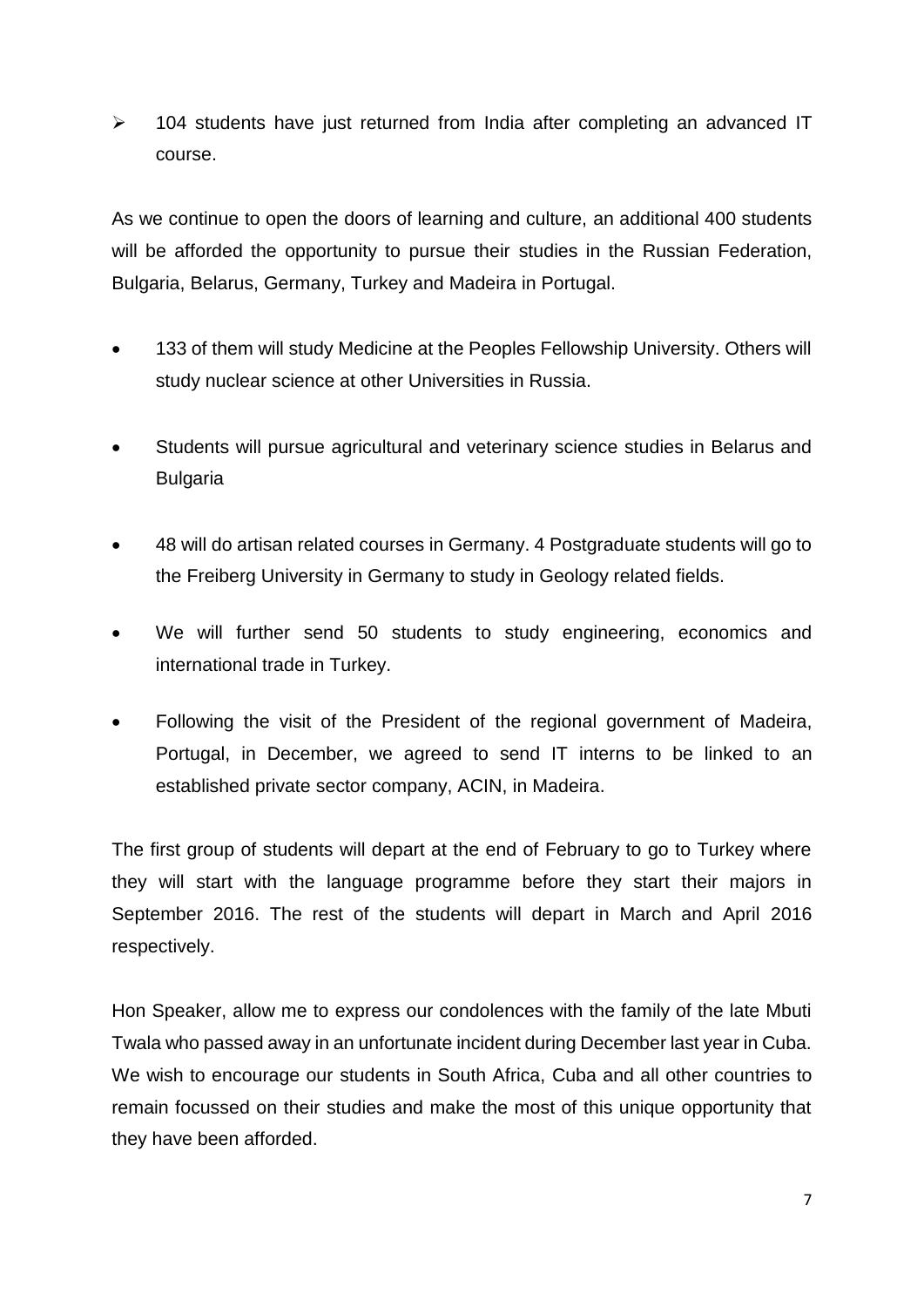We are conscious of the fact that there is an increasing need to provide suitable accommodation for students. A review of the optimal utilization of government facilities has already identified that the Winkie Direko Secure Care Centre in Bloemfontein is under-utilized. This Centre will be repurposed this year and will be made available for student accommodation whilst we continue to work together with the private sector and our universities and Technical, Vocational Education & Training Colleges (TVETs) to explore other appropriate student accommodation options throughout the Free State.

We will retain our focus in supporting graduates by providing them with opportunities to give them practical experience in the workplace through both internship and experiential training opportunities.

- This year, 517 graduates will participate in our provincial internship programme.
- We also continue to support students at Technical, Vocational Education & Training Colleges and 279 students are currently placed in provincial departments and municpalities. Our appreciation goes to the various Skills and Education Training Authorities (SETAs) who fund these programmes.

The Free State province continues to sustain its significant investment in education infrastructure. There are currently fifteen schools under construction in the province whilst the construction of new schools will also commence this year. Details on progress will be provided by the MEC Education during the budget vote speech. A condition assessment of access roads to schools will be undertaken and this will become an integral part of our future plans for township roads.

The transformation of our education system must meet the needs and interests of our people and uphold their fundamental rights. Our robust approach to the school hostel programme is indicative of our patriotic duty to give all children access to quality education. From 2009 to date, more learners are accommodated in school hostels since 1994. Hostels have increased from 12 in 2009 to 35 in 2015 and accommodate more than 4000 learners. Almost three hundred farm learners in and around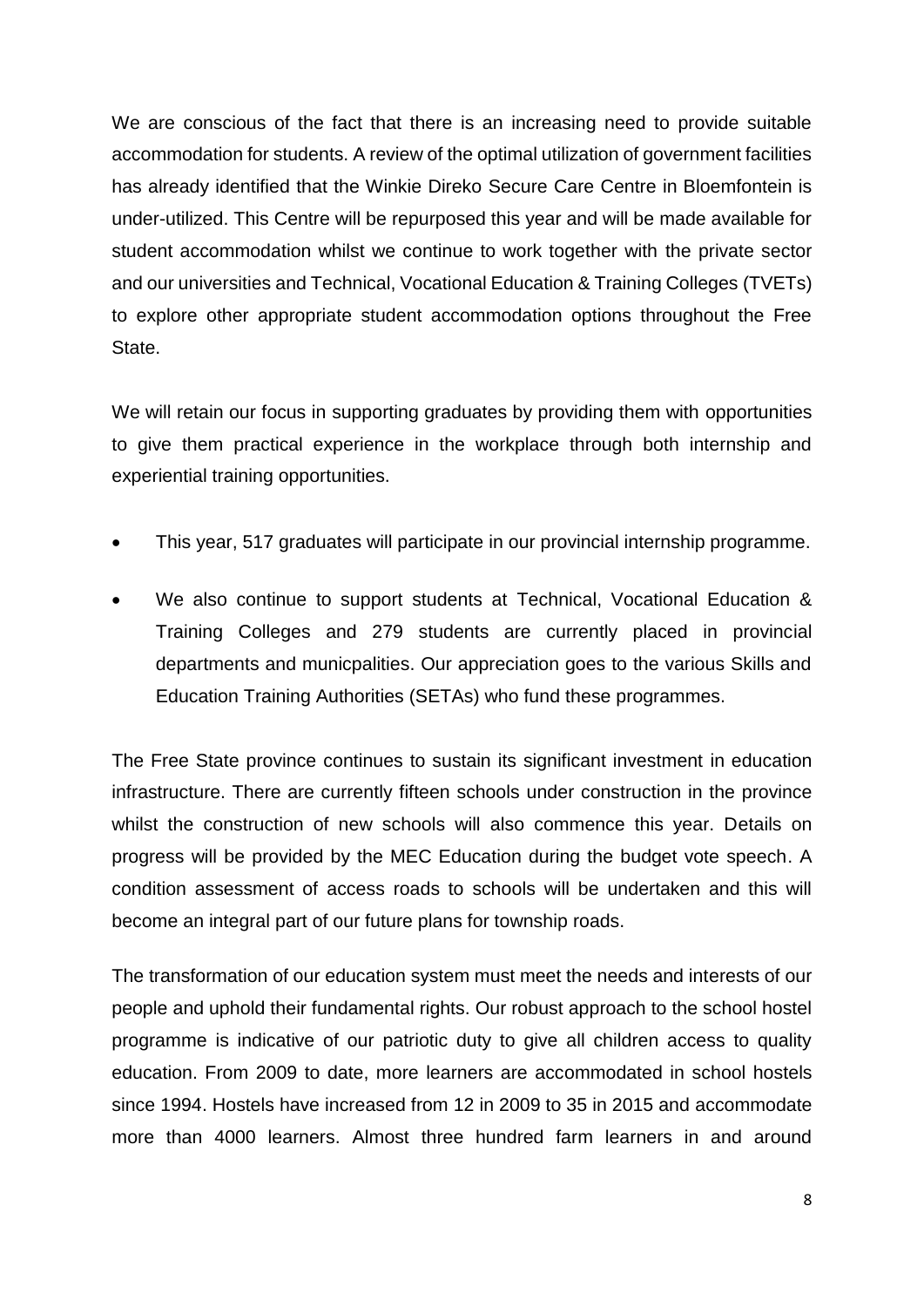Mangaung are now accommodated at the newly built Bainsvlei school hostel which we will officially open tomorrow.

The construction of hostels in Ventersburg and Thaba Nchu is nearing completion whilst at Steynsrus High school, Sibonakaliso Farm School in Harrismith and Edenville Intermediate; the projects are progressing according to plan. We are confident that putting learners in a safe and conducive environment will reduce the rate of learner drop-out and improve the learner pass rate.

We have identified an additional four new hostels for construction over the 2016 Medium Term Expenditure Framework. These will be at;

- Leboneng Special School in Welkom,
- Boitumelong Special School in Thaba Nchu,
- Breda Farm School in Fouriesburg and
- Oranjekrag at Gariepdam.

The Accelerated Schools Infrastructure Delivery Initiative (ASIDI), spearheaded by the Department of Basic Education, has since 2011 been replacing schools which were built with inappropriate material. Seven of the thirty projects in the Free State has been completed, namely;

- PT Sanders in Trompsburg;
- Vredefort Primary;
- Caledon Park in Ficksburg;
- Luckhoff;
- Dorington Matsepe in Kroonstad;
- Phephetso in Kroonstad and
- Lehutso in Sasolburg

#### **Re a Hlasela – We have delivered!**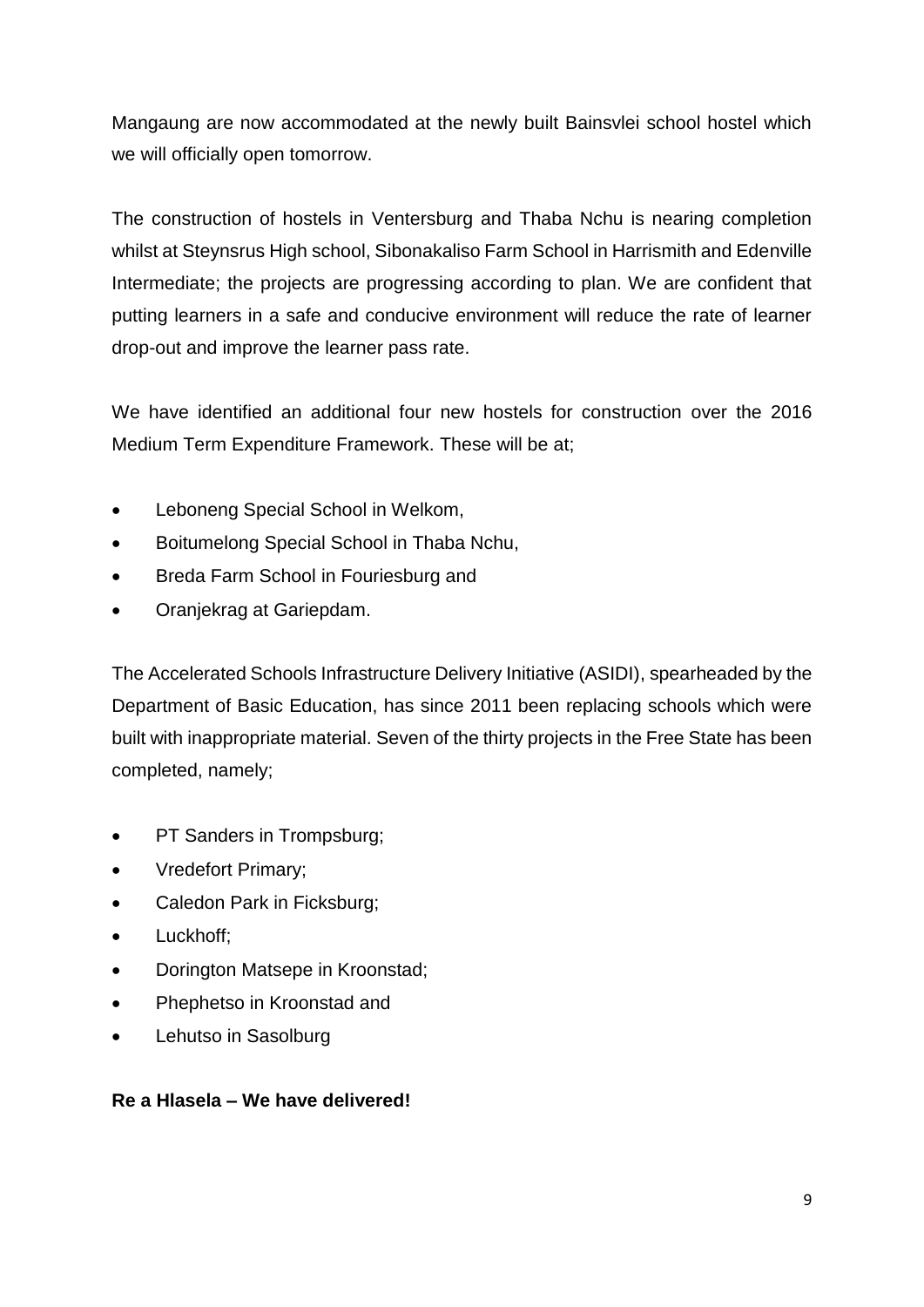## **"ALL SHALL HAVE EQUAL HUMAN RIGHTS!"** *(BOHLE BA TLABA LE DITOKELO TSA BOTHO TSE LEKANANG)*

#### **On Reconciliation**

In the 2015 State of the Nation Address, President Jacob Zuma called for the eradication of racism and all related intolerances. Despite this plea, we saw the demon of racism rearing its ugly head at the beginning of this year. We need to stand up as a nation to defend our democracy, reject racism and continue to build a non-racial and non-sexist society.

We will not allow anyone to reverse the gains of our democratic revolution and weaken the values that the fathers and mothers of this democracy such as Nelson Mandela, OR Tambo, Walter Sisulu, Albertina Sisulu, Charlotte Maxeke, Andrew Mlangeni, Ruth First, Lillian Ngoyi, Beyers Naude, Bram Fischer and many others have bestowed upon us. We must not be intimidated by the minority of racists but forge ahead to live by the ideals of our forebears. Undoubtedly, racism, tribalism and ethnicity has no place in our society.

Hon. Speaker, South Africa commemorates Human Rights Day on 21 March. The United Nations also declared 21 March as the International Day for the Elimination of Racial Discrimination. I wish to invite the people of the Free State to join us in celebrating Human Rights Day on 21 March 2016 in Sharpeville. The Free State will work with the Gauteng provincial government and the people of Sharpeville in commemorating not only the Sharpeville massacre of 21 March 1960 but also to celebrate the progress made to ensure that all South African citizens enjoy equal rights and responsibilities under our Constitution.

One of our initiatives to promote reconciliation was the staging of a Reconciliation Walk on 16 December 2015 (Reconciliation Day) in Tumahole, Parys. Various target groups such as Public Servants, Sport Federations, Aerobics and Fitness Clubs, Churches, Communities, Youth Organizations and Senior Citizens participated in this event. We wish to encourage the people of our province to participate and support these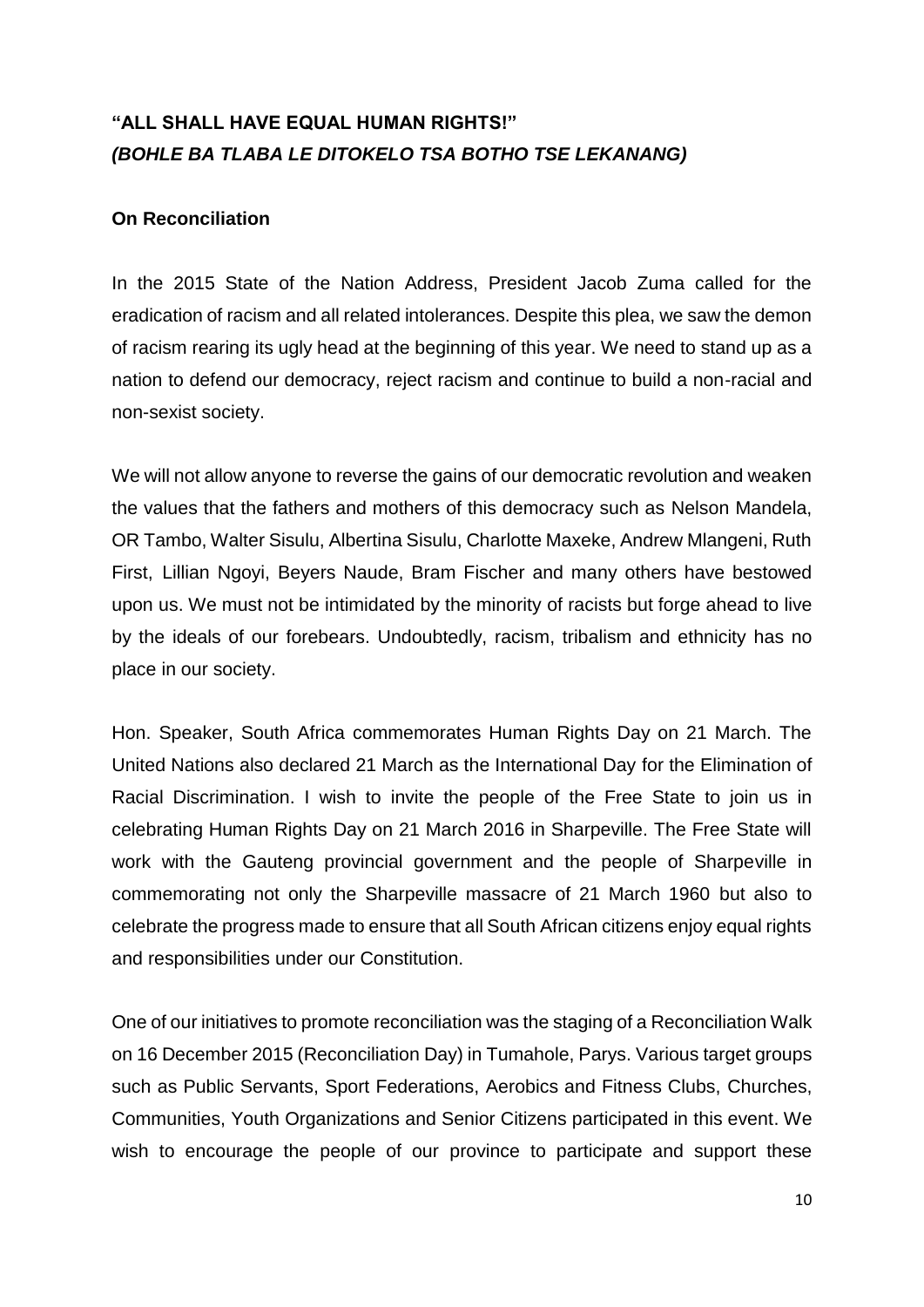initiatives that unites us in action towards achieving our ideal that; "South Africa belongs to all who live in it, black and white."

#### **On Sport, Arts, Culture and Recreation**

In our quest to continue to transform Sport and Recreation infrastructure landscape in the Free State, we upgraded and officially re-opened Seisa Ramabodu Stadium in Bloemfontein on 21 October 2015. The re-opening also coincided with the renaming of the 22 000 seat stadium to Dr Petrus Molemela Stadium in honour of one of the prominent individuals who contributed enormously to the development of soccer in the Free State and Bloemfontein in particular.

The newly built multipurpose sport facility in Kutlwanong, Odendalsrus, called the Sipho Mutsi Indoor Sport Centre, was also officially opened on 11 December 2015. These and other sport facilities such as the Fezile Dabi stadium in Parys and the Kaizer Sebothelo stadium in Botshabelo, as well as several others built and upgraded by this government, are a testimony to our commitment to ensure that sport becomes a tool in our hands to craft a new society which is socially cohesive, united and prosperous.

This process will intensify moving forward. We are currently in the design stage for the four other stadia, namely Zuka Baloyi in Thabong (Welkom), Sipho Mutsi in Kutlwanong (Odendalsrus), ZR Mahabane in Maokeng (Kroonstad) and Zamdela in Sasolburg. During the 2016/17 financial year, the opening of the Master Nakedi Indoor Sport Centre in Tumahole will take place.

Allow me, hon. Speaker, to also extend the well wishes of the people of the Free State to Team South Africa who will be participating in the Olympic Games during August this year. Whilst all of us cannot participate at that level, we encourage all our people, young and old, to become active to curb lifestyle diseases. Let us see more participants in sport and recreation events such as the O.R Tambo Games, Indigenous Games and the Senior Citizens Games.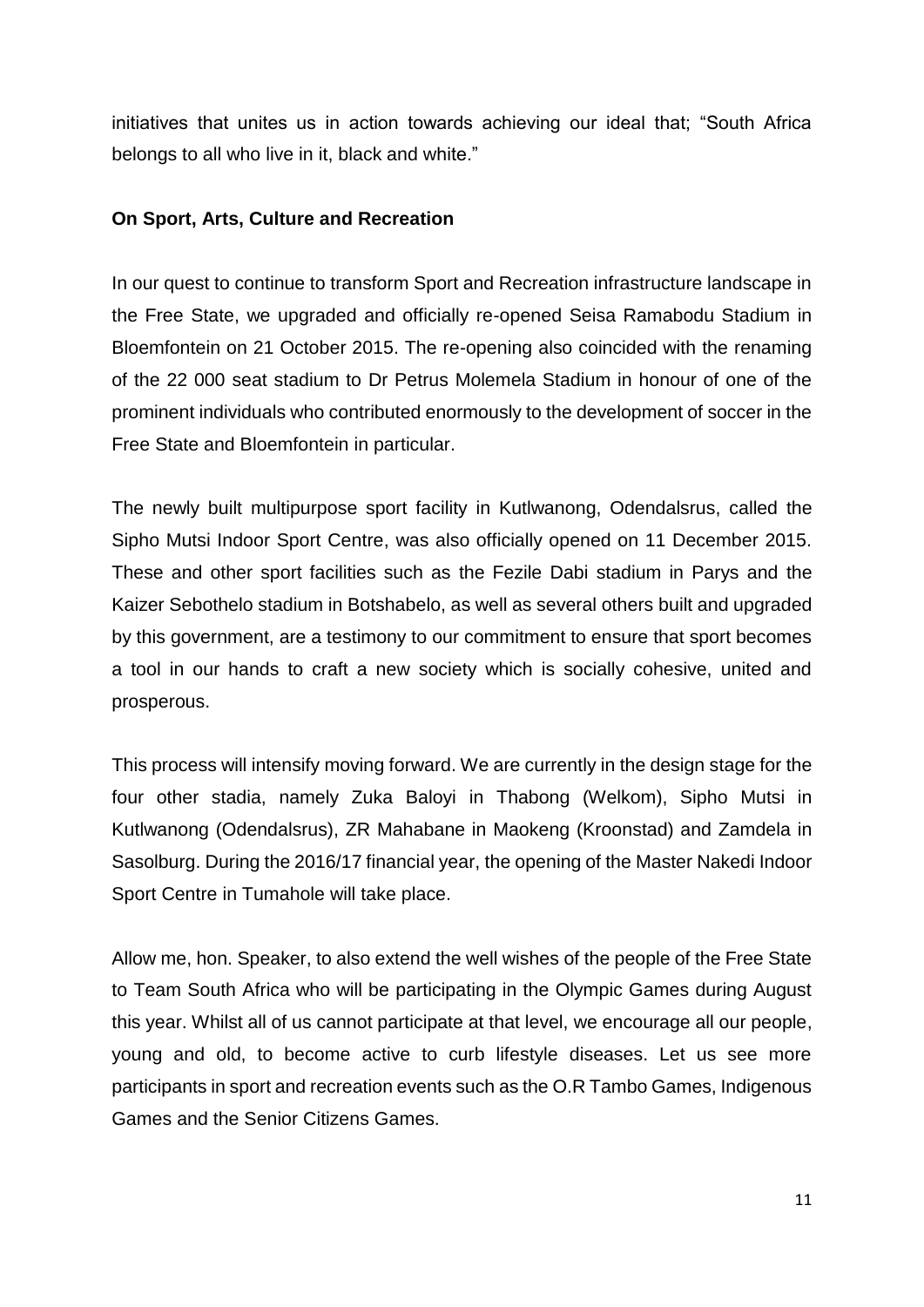We had a very insightful and constructive engagement with artists from various disciplines during 2015. This engagement emphasized that artists not only need support of the provincial government, but also from other artists and the general public.

To enhance the cultural sector we will establish sound recording studios in various municipalities to allow artists to record their music and enter the mainstream of the creative industry.

We have entered Phase 2 of the construction of the Thabo Mofutsanyana Arts and Culture Centre which will enable artists to exhibit their talents.

We are pleased that we have given effect to our undertaking to last year's State of the Province Address with the finalization of planning and design phases of identified cultural heritage projects. In the next financial year the following projects will start:

- construction of the Heroes Park in Thaba Nchu and Tumahole
- unveiling of the O.R Tambo and Fidel Castro statues

#### **Re a Hlasela – We have delivered!**

# **"THE LAND SHALL BE SHARED AMONGST THOSE WHO WORK IT!"** *(NAHA ETLA AROLELWA BOHLE BA SEBETSANG HO YONA)*

#### **On Agriculture**

The past year has been one of the most economically challenging periods in the history of our democracy and the devastating drought experienced in our province has affected our socio-economic environment significantly. The impact of the drought was and still is felt on a number of terrains.

The drought conditions have not only resulted in job losses and a contracting rural economy but has also manifested itself in increased food inflation. The lower than expected production of maize is expected to result in the import of maize for the first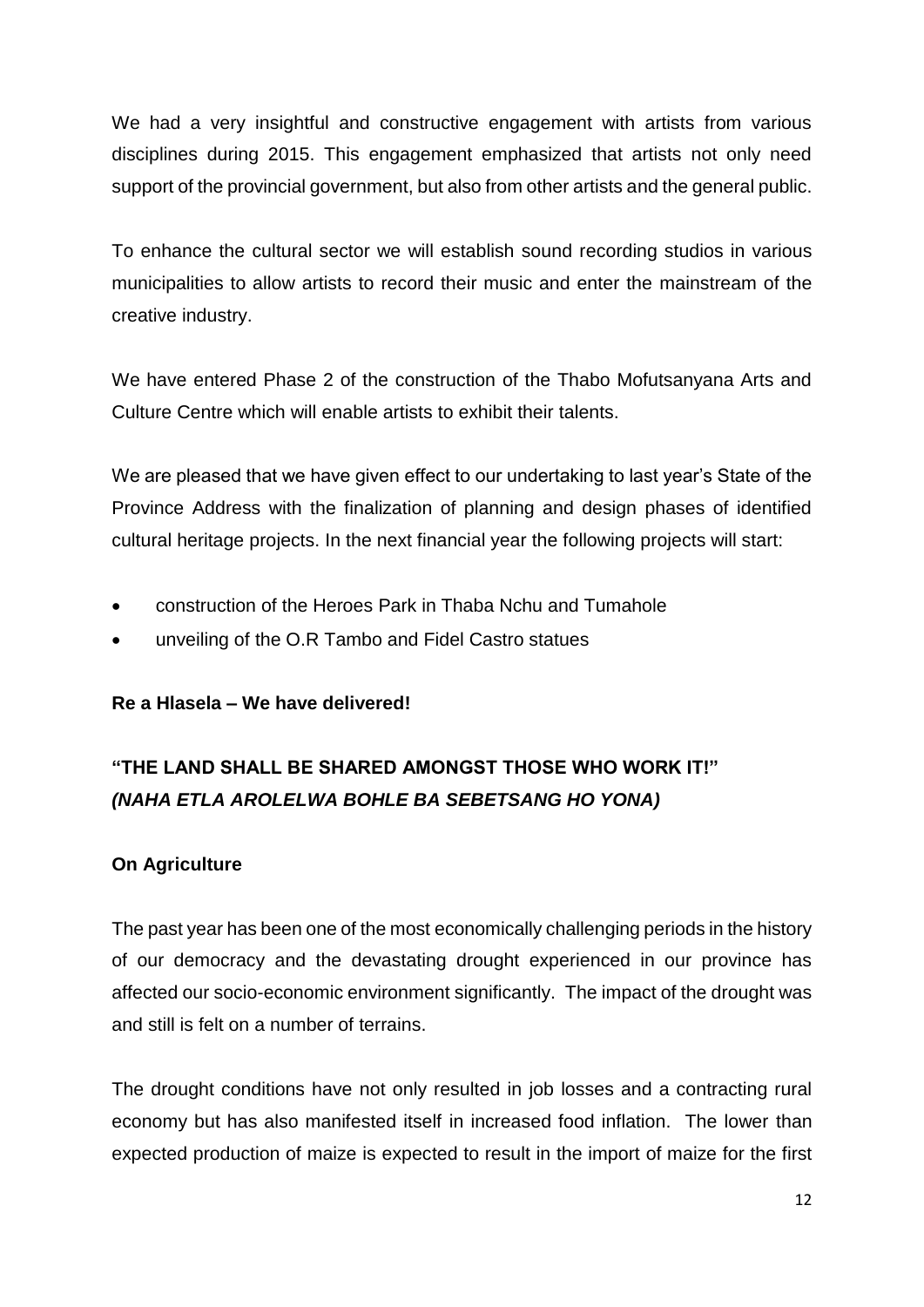time in many years. Combined with the increased interest rate, increased imports, and lower value of the rand, a very challenging period lies ahead for the agricultural sector in the Free State.

The Province has been declared a drought disaster together with four other provinces. We have released an Emergency Drought Disaster Fund to the Department of Agriculture and Rural Development. The funds were utilized for the following:

- The purchase of feed in the form of Protein Based Pellets.
- Water Reticulation support for animals
- Medication for livestock

We will continue with awareness campaigns to support farmers with advice to curb the effects of the drought and initiate rehabilitation projects on water conservation, harvesting and veld management including fodder banks.

Our programme *Hlasela Tlala Ka Diratswana* has made a significant impact on the 134 thousand 625 beneficiaries of this programme. Our tireless campaign to defeat hunger cannot be achieved by government alone. This programme has attracted interest from various provinces across the country as well as SADC countries and international organisations such as the Food and Agricultural Organisation (FAO).

Most unfortunately, in our rural spaces we have had quite a number of reports relating to the killing of farmers and farm workers. This goes against our efforts of ensuring that our rural areas are safe and peaceful. We will work tirelessly with organized agricultural and Free State communities to curb these criminal acts.

We must express our appreciation to various individuals, schools, voluntary groups and non-profit organisations who have been actively supporting the farming and other communities with making available water for human and animal consumption as well as animal feed at their own cost. We have seen support from individual holiday makers returning inland from coastal towns and regions donating bottled water at various collection points. In addition, trucks transporting animal feed over great distances to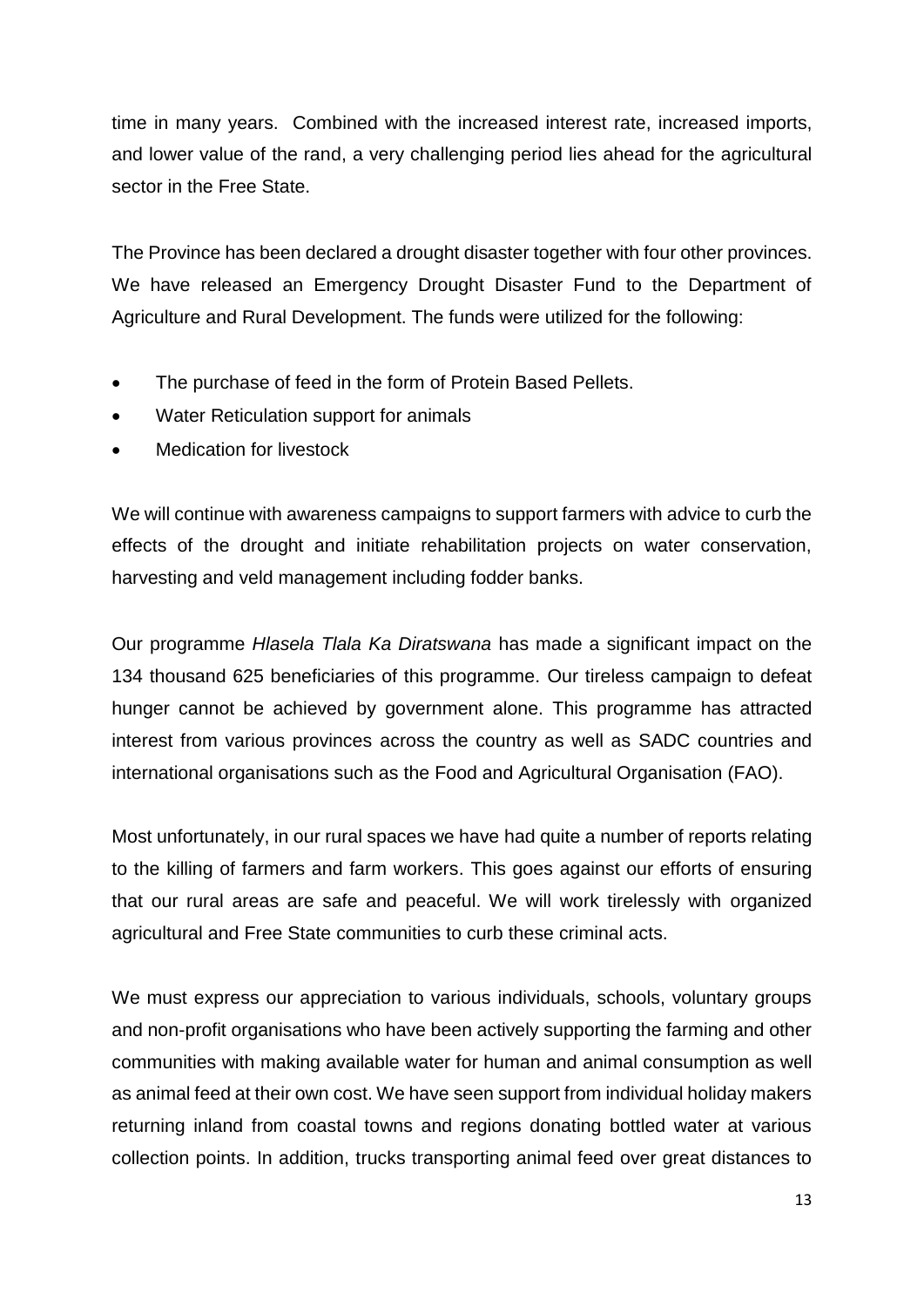support both commercial and small-holder farmers in the Free State has become a feature on our roads. This has been one of the most concrete examples that we have seen of what we can achieve as a nation when we unite as South Africans and work together to overcome what seems to be insurmountable challenges.

Last year President Zuma announced the establishment of Agri-parks to transform rural economies. Working with the Department of Rural Development and Land Reform, we identified five sites for the development of agro-processing centres. The construction of the physical structures at the sites in Tshiame, Thaba Nchu, Wesselsbron, Springfontein and Parys is underway. The first Agri-park will be open for business before the end of March 2017.

We created and maintained over 5000 jobs in the agricultural sector through the development of forty black farmers occupying 18 000 hectares of land. Fourteen farms of agricultural land, totalling 8000 hectares, have been successfully acquired.

### **On Rural Development and township revitalization**

One of our main priorities has been to ensure food security and to encourage agricultural production in rural areas. Our initiatives in this regard include;

- Replicating the two Agri villages at Wilhelmina and Diyatalawa in Cornelia and Tweeling.
- implementation of Hlasela Tlala projects to cushion the needy against the high cost of living.
- Establishing a new Community Nutrition and Development Centre in Cornelia. With the launch of the CDNC in Tweeling last year, the project has now established 24 of these centres, feeding people across the Free State.

The ANC government is focusing on the development of small towns whereby Cornelia, Tweeling, Excelsior and Tweespruit were declared as Comprehensive Rural Development Programme (CRDP) sites with an intention of establishing them into agricultural hubs.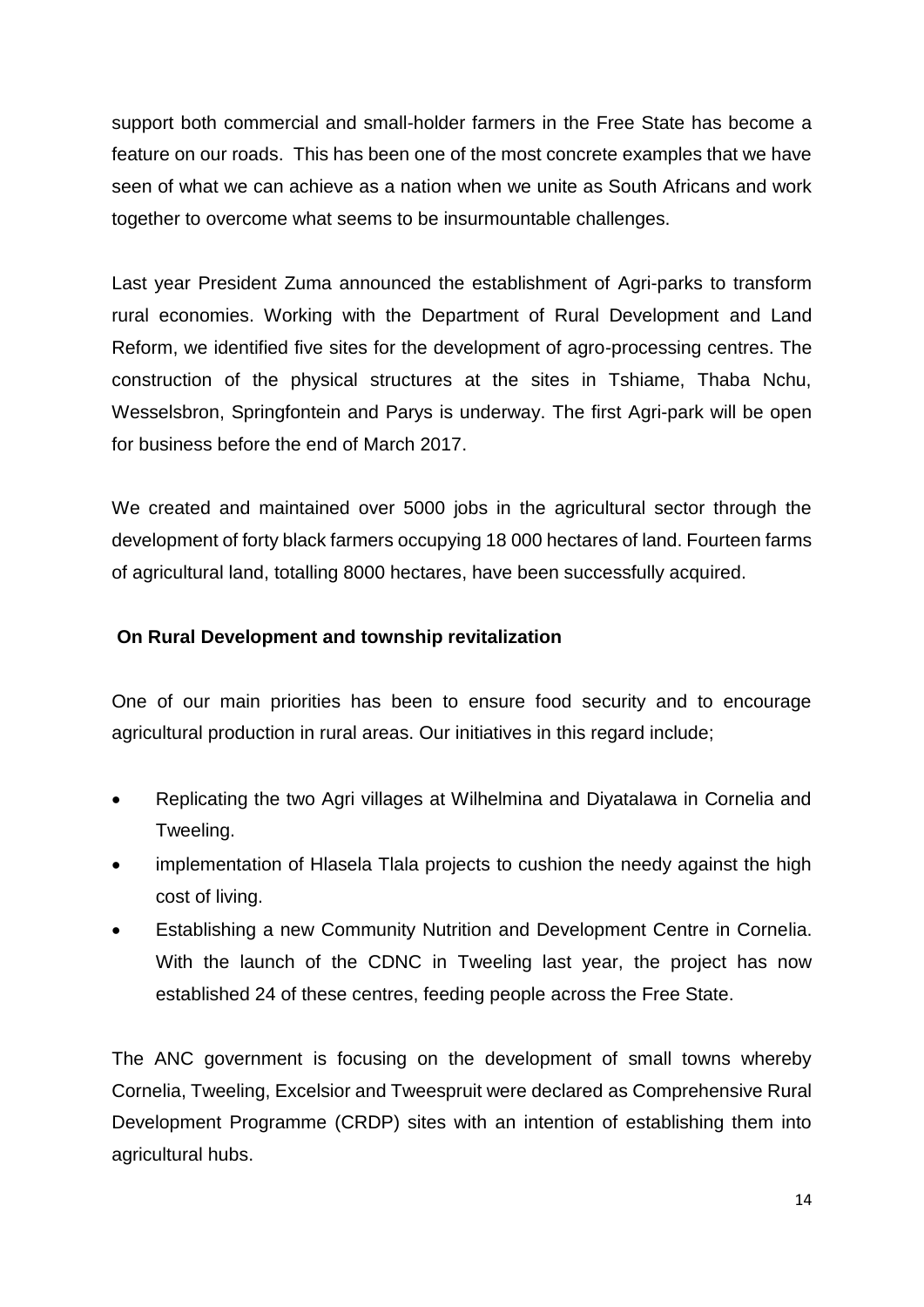Using the Kudubashree model we adopted from India, we have started with the implementation of Hlasela Tlala projects and economic development initiatives in the towns of Cornelia and Tweeling. Local people have been provided with vegetable tunnels, dairy cows, fruit trees and seeds. Other activities include infrastructure enhancement, cleaning and greening and social services. Since work started in these towns, we have created more than 600 work opportunities. Re Hlasela Tlala!

Our investment in targeting youth unemployment will continue to focus on training and development, and the implementation of youth led production and processing projects. We are focusing on reducing overall dependence on industrial and imported inputs by promoting farming practices, which are less reliant on increasing input costs.

Our rural development framework is firmly rooted leading to the introduction of agrarian transformation based on the pillar of **land redistribution, restitution, development and land tenure**. We are happy to note the high interest of applicants who are using the re-opening of the restitution land claims process linked to the establishment of an improved land evaluation system and the increased recapitalisation of state farms and farms under land reform. Since the re-opening process, more than 50 applications, representing almost 300 potential claimant beneficiaries, were received in the Free State.

#### **Re Hlasela Tlala!**

## **"THERE SHALL BE HOUSING, SECURITY AND COMFORT"** *(HO TLABA LE MATLO, POLOKEHO LE BOIKETLO)*

#### **On Health**

We remain resolute to provide an accessible, affordable, quality and efficient health care system for our people. We have stabilized the critical operating platforms of the Department of Health and recorded significant progress in primary health care which includes services such as prevention, treatment, education and counselling. This is illustrated by the following;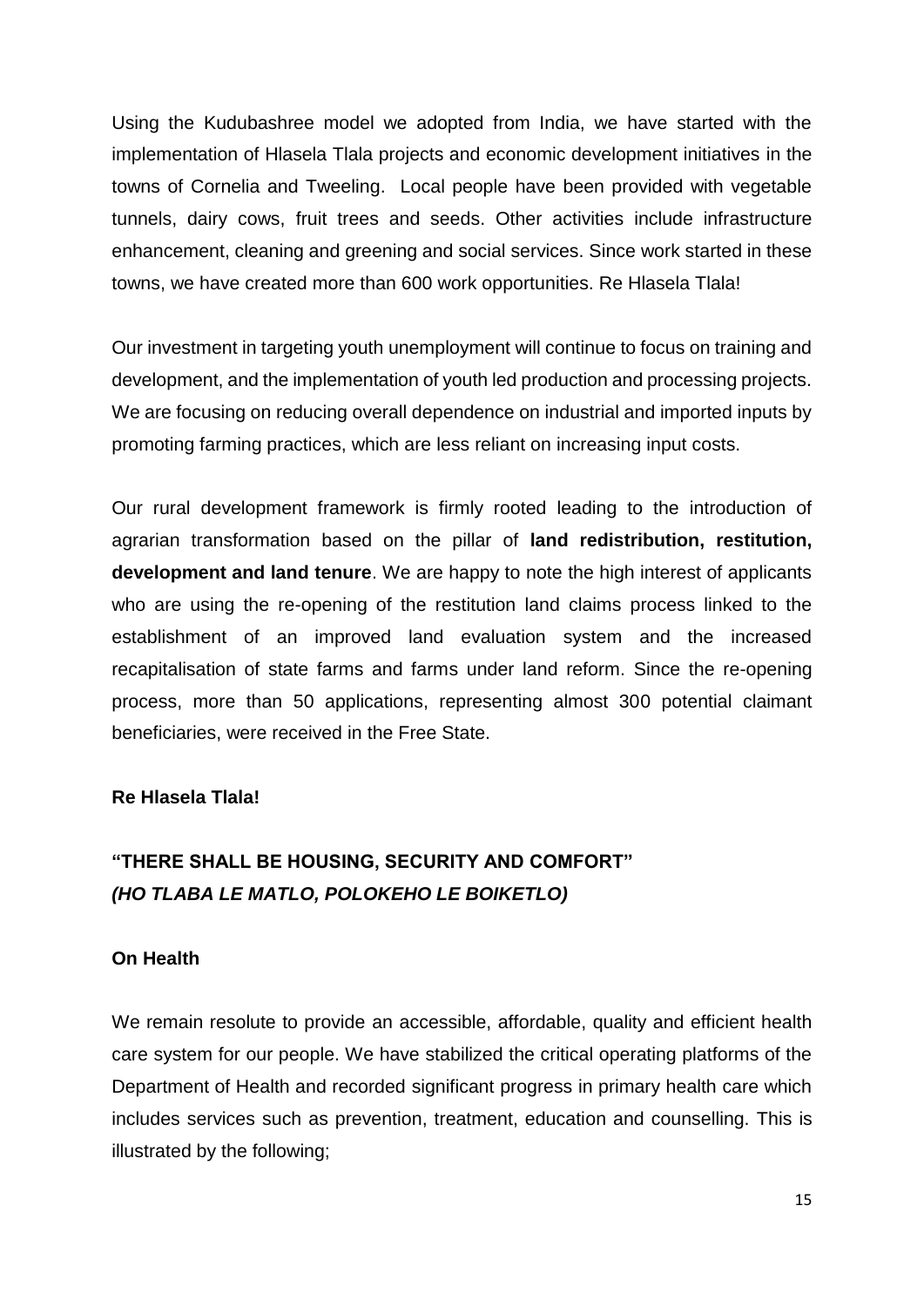- In order to decrease child mortality in the Province, the Immunization coverage for measles first-dose-under-1-year rate of 93.5% was achieved against the planned target of 90%
- 85% of Grade four learners were vaccinated to reduce the risk of them developing cervical cancer.
- In combating HIV and AIDS and decreasing the burden of disease from TB, we have expanded the condom distribution programme by distributing 29 million male condoms and 1 million female condoms.
- A total number of 256 thousand 737 (256737) patients were enrolled on the Antiretroviral Therapy (ART) programme by August 2015.
- The rate of TB clients lost to treatment was maintained at 4.4%, achieving the target of less than 5%.

It must be mentioned that the unavailability of medication is often misunderstood in the public arena. There have been sporadic instances where challenges have been experienced with the availability of specific drugs due to manufacturing or distribution problems that are outside the control of the Free State. We wish to provide assurance to the people of the Free State that we consistently take prudent and timely action so that our patients are not put at risk.

Hon Speaker, the National Health Insurance (NHI) was piloted in the Thabo Mofutsanyana District and we are proceeding well with implementation. We encourage our communities to participate in the engagement with the NHI White Paper released in December 2015.

I wish to acknowledge and appreciate the role played by our traditional leaders in ensuring that initiation schools in the Free State operate within the law in taking our customs and traditions forward.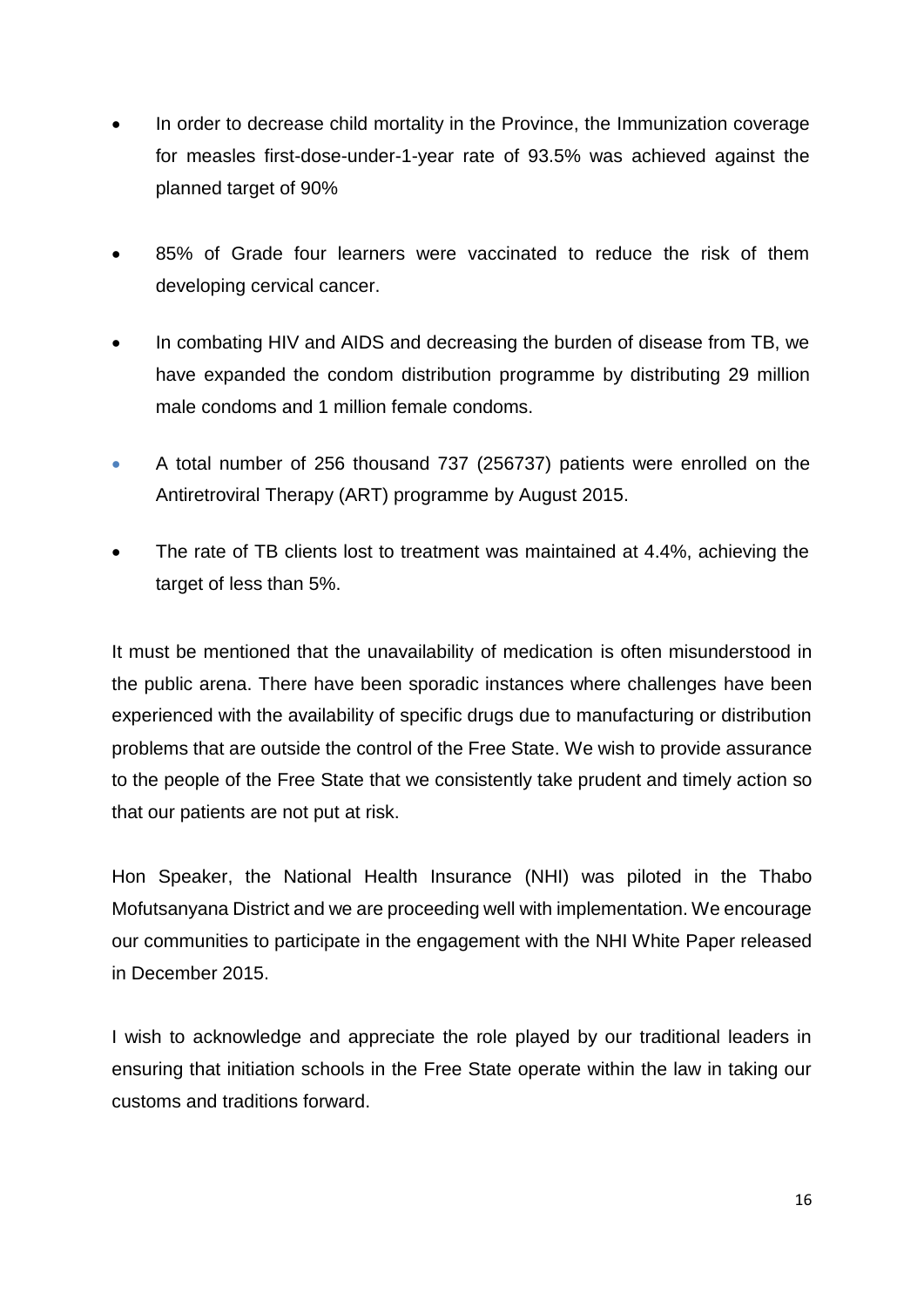Our investment in health infrastructure has made steady progress. During the forthcoming year, some of the new infrastructure projects such as the Albert Nzula District Hospital in Trompsburg and the Pelonomi ICU will become operational. The Senorita Ntlabathi Hospital in Ladybrand is operational and will be officially opened in April 2016. The Schonkenville, Batho and Amelia clinics will be completed. We will build new clinics in various towns in the Province this year and the MEC Health will outline details in the budget vote speech of the Department;

#### **On Social Development**

We understand that the development and care of children is crucial for a healthy and productive citizenry. To this end, we are funding 941 Early Childhood Development facilities benefitting 48 thousand 224 children. Additional centres will be built in Vogelfontein, Botshabelo and Thaba Nchu in the forthcoming year. Furthermore we have partnered with the National Lottery Commission for the provision of ECD infrastructure and equipment in 11 municipalities.

Other initiatives to be undertaken this year include;

- Establishing a state-owned substance abuse treatment centre in the province which must be in operation before the end of the 2016/2017 financial year. A site on the premises of the Botshabelo Hospital in the Mangaung Metro has been identified for this purpose.
- Two learnership programmes for 50 Social Auxiliary Workers and 50 Child and Youth Care Workers will be implemented with the intention of absorbing them upon completion of the programme. We will also employ 61 Social Work graduates at various centres in the province. These initiatives are aimed at alleviating the shortage of social workers.
- Implementing a campaign targeting the distribution of sanitary towels in poor schools throughout the province.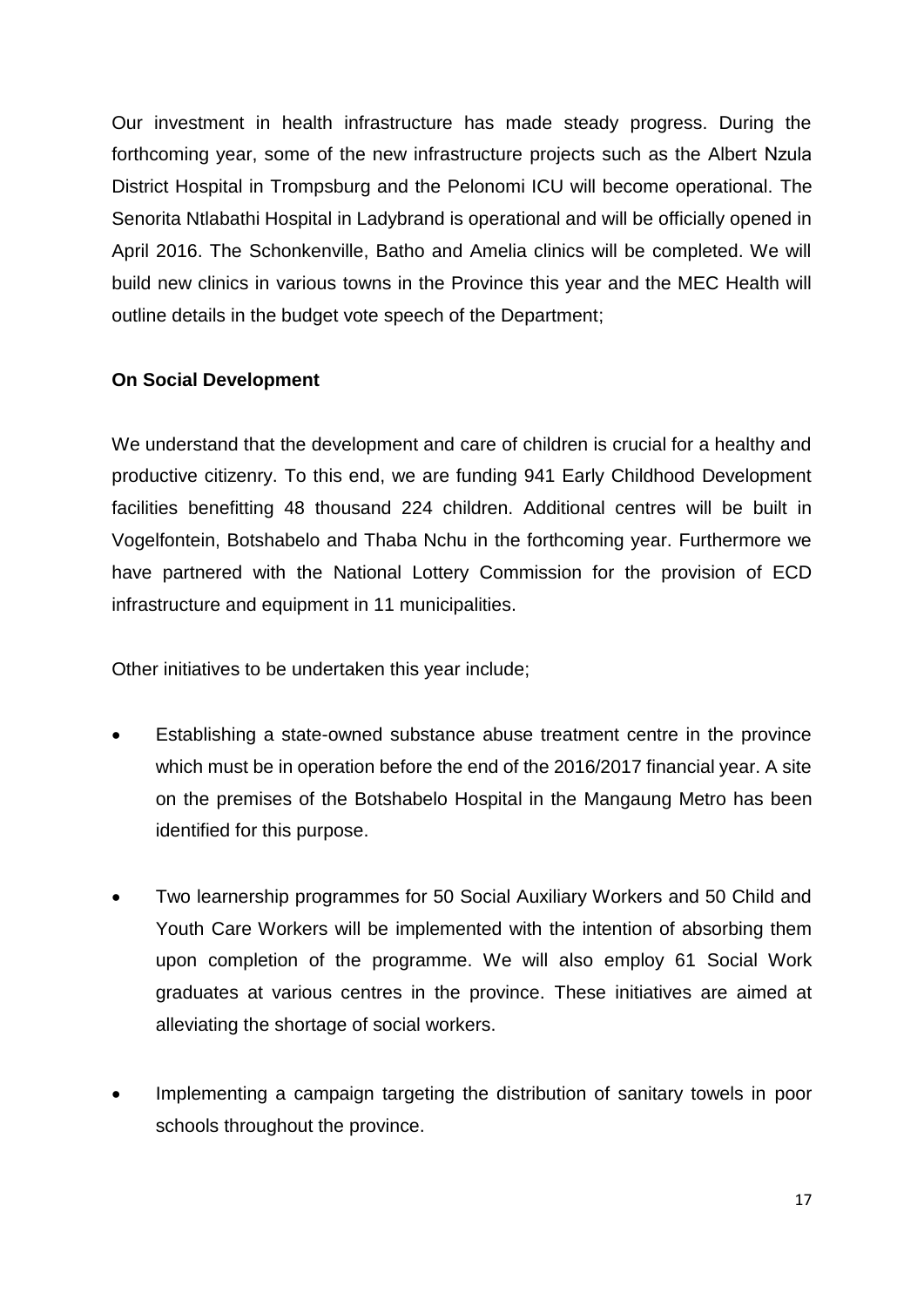### **On Human Settlements**

The establishment of integrated human settlements as opposed to the mere provision of houses, have continued to progress well. Over the past two financial years, we have delivered more than 9000 housing units across all the human settlements programmes. Women contractors were allocated 32% of these projects. We will focus extensively this year on finalizing the transfer of title deeds of completed projects to beneficiaries.

Our progress with human settlements include the following;

- All of the 1 thousand and 51 (1051) units of the Brandwag Social Housing project will be completed by June 2016. The development of 400 of the 950 social housing units at Hillside View will also be completed by June 2016.
- The development of **Community Residential Units (CRUs)** are underway at Dark and Silver City Hostels in Mangaung, Masimong and G Hostel n Welkom, Merriespruit in Virginia and Hostel 4 in Sasolburg.
- To deal with the housing backlog in Metsimaholo we have acquired land measuring approximately 495 hectares in Sasolburg. This property has the potential of yielding in excess of 7000 housing opportunities.
- The Vogelfontein mixed housing development project has the potential to yield in excess of 5000 housing opportunities. Phase one of this project, focusing on RDP houses, is currently under development and subsequent phases will accommodate middle and higher income groups.
- The housing development in Ventersburg for black and white will be completed during the 2016/17 financial year.
- We will continue with the installation of both water and sewer networks in Matjhabeng, including specifically the development of K10 in Odendalsrus and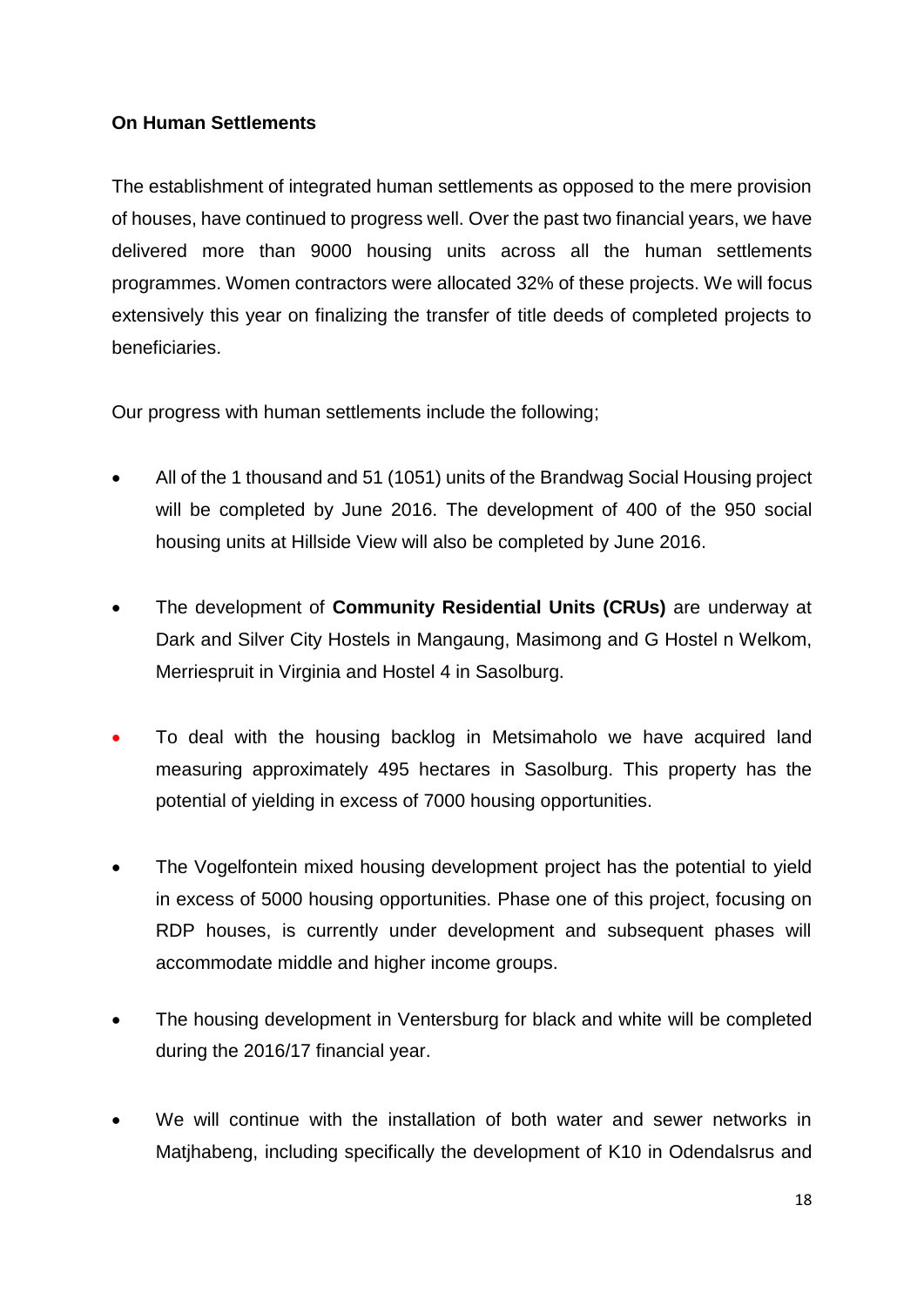Phokeng in Thabong. A services' audit has been completed in Caleb Motshabi and final design work is in progress.

We launched the Military Veterans housing programme during December 2015 when the first of these were handed over to eligible households in Lourierpark, Bloemfontein. This programme will continue to unfold this year.

To ensure the geographic spread of human settlements service provision with regard to the construction of housing units in the Xhariep region, we have set a target of building a minimum number of housing units in each town in this financial year.

#### **Re a Hlasela - We have delivered!**

# **"ALL SHALL BE EQUAL BEFORE THE LAW"** *(BONKE ABANTU BAYO LINGANA PHAMBI KO MTHETHO)*

Hon. Speaker, crime and corruption constitute two of the most serious threats to our democratic gains. Our commitment to implement appropriate programmes and initiatives to mitigate against these threats remain key to the priorities of the Free State provincial government.

Allow me to briefly reflect on our progress in the fight against crime and corruption.

- Our crime fighting strategies have earned our province the top spot for the third consecutive year, according to the crime statistics released last year. Thabong Police Station walked away with the title of the best police station in the country.
- The statistics showed a downward trend in almost all crime types except murder, robbery of cash in transit, car and truck hijackings.
- Crime prevention programmes on human trafficking awareness, gangsterism, drugs and substance abuse, rural safety and stock theft are ongoing. We acknowledge that our religious leaders play a critical role in our communities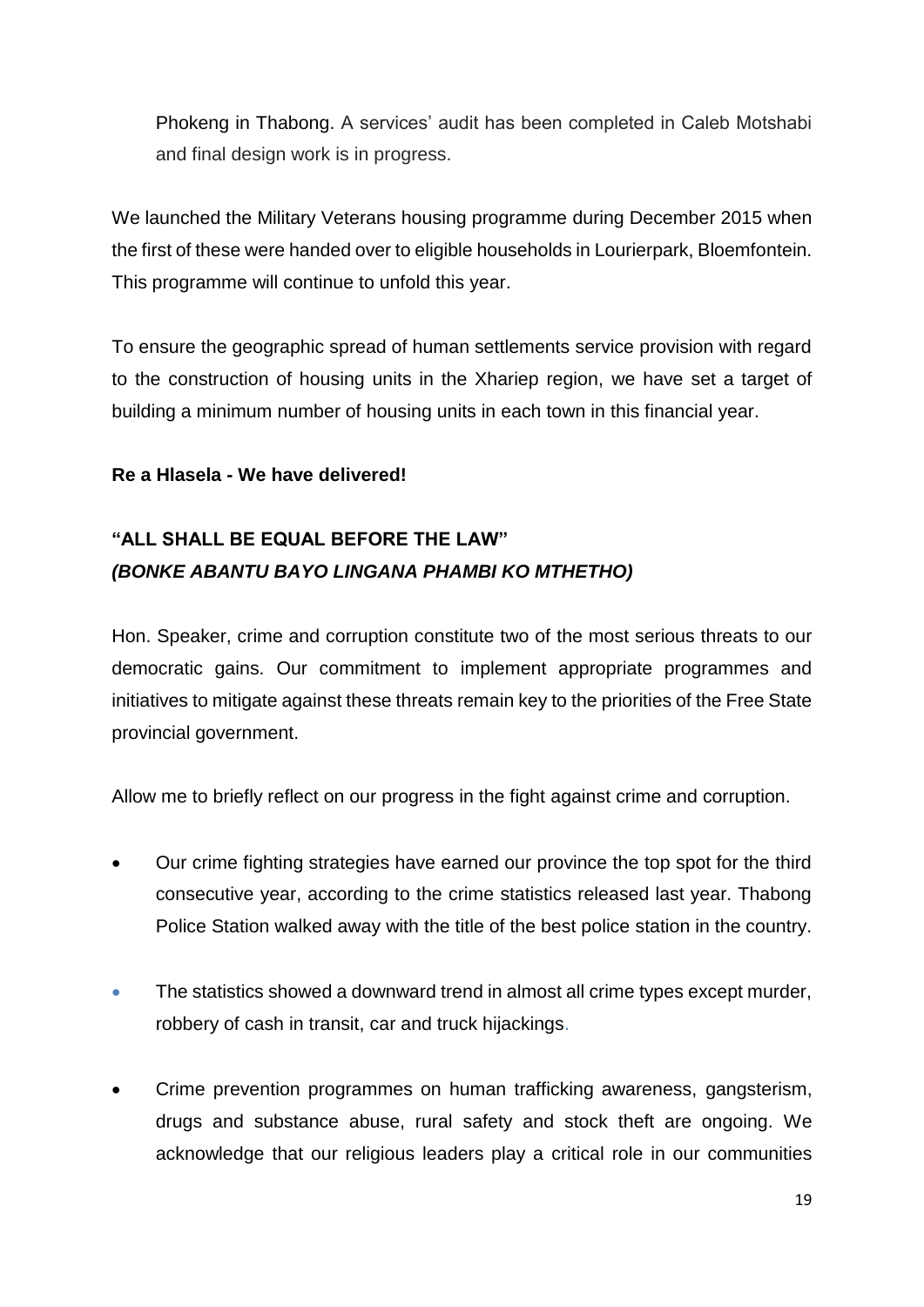specifically in the fight against gangsterism. We appreciate the impact our clergy has made specifically in Botshabelo, Odendalsrus and Virginia. Appropriate support and rehabilitation programmes are critical to ensure that we afford people the opportunity to participate in society as productive citizens.

- Our road safety programme will be strengthened with the employment of 153 traffic officers. In May this year, additional traffic examiners will be appointed to address the backlog in relation to testing applicants for drivers' licenses and testing of vehicles. The learner driver programme will also be expanded to accommodate 500 people and an additional 50 will be trained to drive and operate yellow fleet.
- This year, we will be working closely with the South African Social Security Agency (SASSA) on dealing with the matter of loan sharks that exploit the most vulnerable sectors of our society, namely social grant beneficiaries. We will also be collaborating and supporting the work done by the commercial crime division of the South African Police Service and the Financial Services Board to ensure that small loan operators comply with the laws of the country. We cannot allow the continued exploitation of the poor and financially desperate where they become victim to the harsh debt cycle perpetuated by these *mashonisas*.
- Our fraud prevention and anti-corruption strategy has enabled us to take appropriate action to ensure the integrity of the central supplier database and payroll of the provincial government. We are committed to our partnership programme with the Association of Certified Fraud Examiners and the University of the Free State to conduct fraud awareness and training programmes throughout the province. The implementation of our fraud prevention and anticorruption strategy will continue and be expanded in the forthcoming year.

#### **Re a Hlasela – We have delivered!**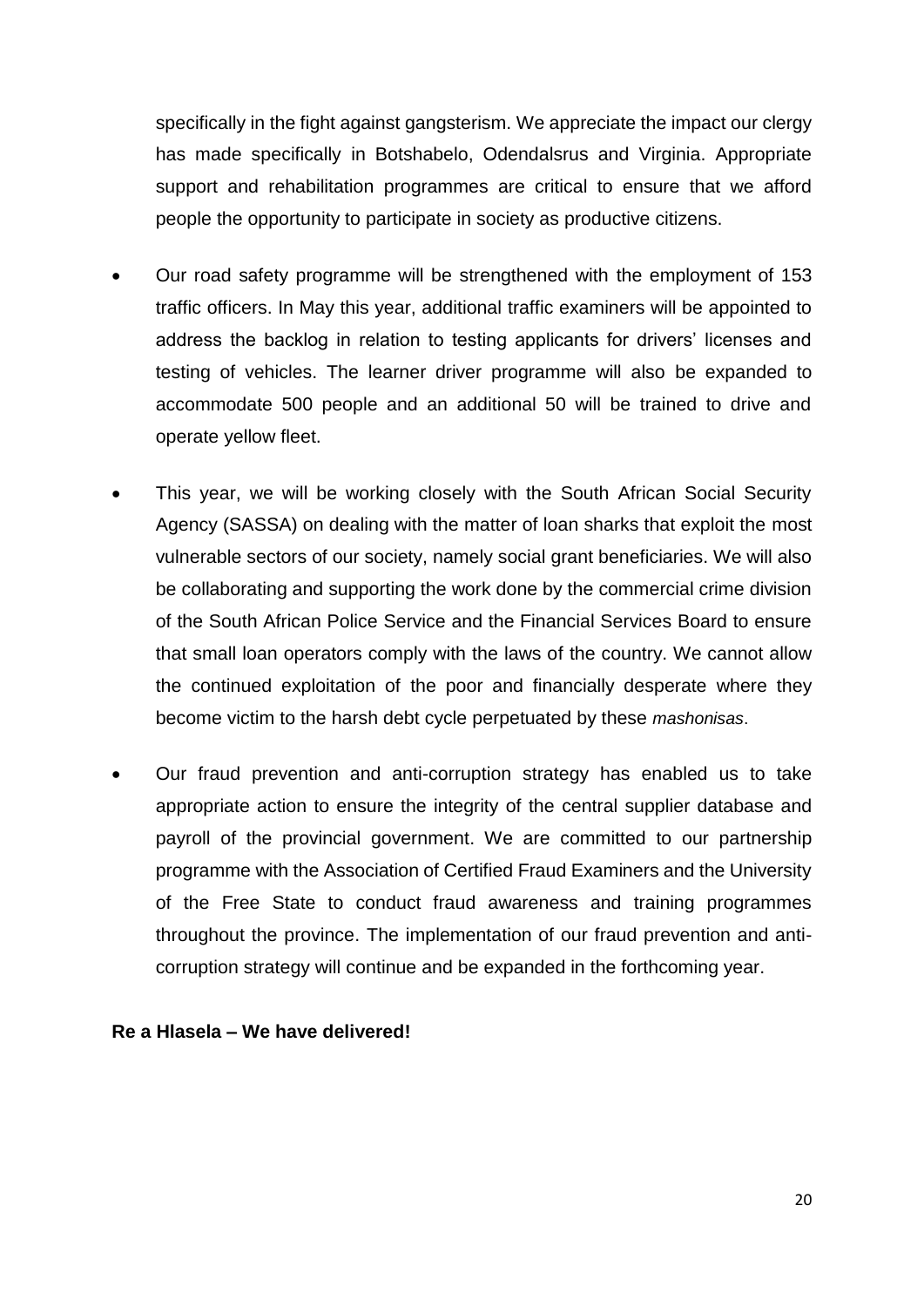## **THE PEOPLE SHALL SHARE IN THE COUNTRY'S WEALTH! and THERE SHALL BE WORK AND SECURITY!**

Hon. Speaker, this must be the year of practical radical economic transformation!

The South African Reserve Bank projects that the South African economy is expected to grow by only 0.9% in 2016. The Free State Gross Domestic Product (GDP) is forecast to grow at an average annual rate of 1.77% from 2014 to 2019. The Free State provincial government will continue to support programmes to stimulate the creation of decent work, more jobs and sustainable livelihoods remains as this remains our key priority.

In his 2016 State of the Nation Address, President Zuma reflected on SMMEs and stated that; "We need to empower SMMEs to accelerate their growth. Access to highquality, innovative business support can dramatically improve the success rate of new ventures."

We are pleased to report on some of the initiatives that we implemented as part of our response to the nine-point plan to achieve economic equality, job creation, transformation and economic growth.

- Sixty (60) young people from Matjhabeng benefitted from a Youth Entrepreneurial Programme, "Business in a Box", following our partnership with the Amalgamated Beverage Industries (ABI). The programme will be rolled out to other parts of the province to produce more job creators instead of job seekers.
- Our focus this year will continue to be on reducing red tape, supporting hawkers and providing decent shelters for our micro enterprises in the province, the rollout of the Black Industrial Development Programme and a focused approach to the value chains to grow our local enterprises.
- The success emanating from the hosting of the inaugural Free State Global Investor Trade Bridge is evident from the co-operation agreements which ensued with countries such as India, Russia, Angola, Turkey and China. Examples can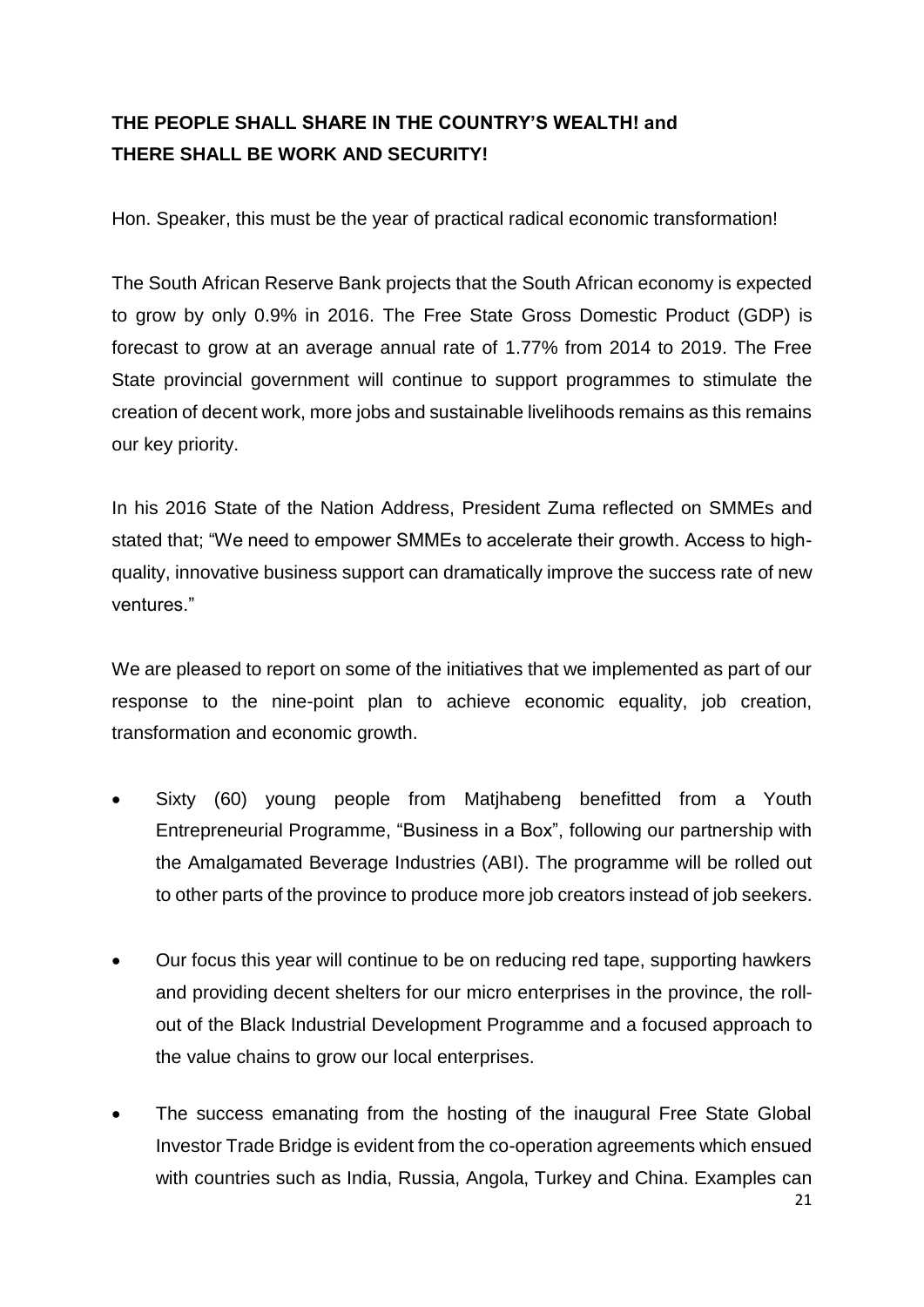be made of the commitment of the Russian Federation to partner with this province on amongst others, agro-processing and educational exchange programmes. We have also attracted investment to the Harrismith Special Economic Zone (SEZ) with the value of over R5 billion and a potential 5000 jobs.

- A company from Bulgaria, the Lemi Trafo Transformers will work with us in the areas of power generation and distribution. We will establish a factory at the Harrismith SEZ for the repairs of damaged transformers and production of new ones.
- From the hosting of the "China in South Africa Week", several Chinese businesses have shown a keen interest in investing in the province. They include Covec BYD, Fujian Energy Group; Jiaqi Jao: Brick Manufacturing Company; Fujian Agriculture and Forestry; University Fujian Lesotho JUNCAO Research and Technology Project. Some of these will work with us in the implementation of the Agri-Parks model.

Furthermore the Chinese investment in the Maluti-a-Phofung – SEZ housed in two companies is at an advanced stage. The first company, Mediquip SA, is jointly owned by Chinese and South African shareholders. They will establish 3 plants to produce advanced medical equipment such as X-ray, Ultra-sound and ECG machines. The second company, SHANGHAI-XIELIN SA specialise in the production of smart meters and energy management devices.

Tourism remains a key and priority sector in the province and remains one of the potential drivers of economic growth. We will be exploring potential public-private partnerships to maximize the potential of some of our provincial resorts. A tourism grant which aims to transform the tourism sector so as to include as many historically disadvantaged individuals as possible will also be introduced.

In our efforts to maximize the tourism potential of the Earth and Space Centre and the other opportunities offered by Naval Hill in the Mangaung Metro, we are completing the environmental education centre. This multi-purpose facility, which is the anchor project for the revitalization of Naval Hill provide for tourism, economic opportunities, as well as environmental awareness. The center will be opened in May 2016.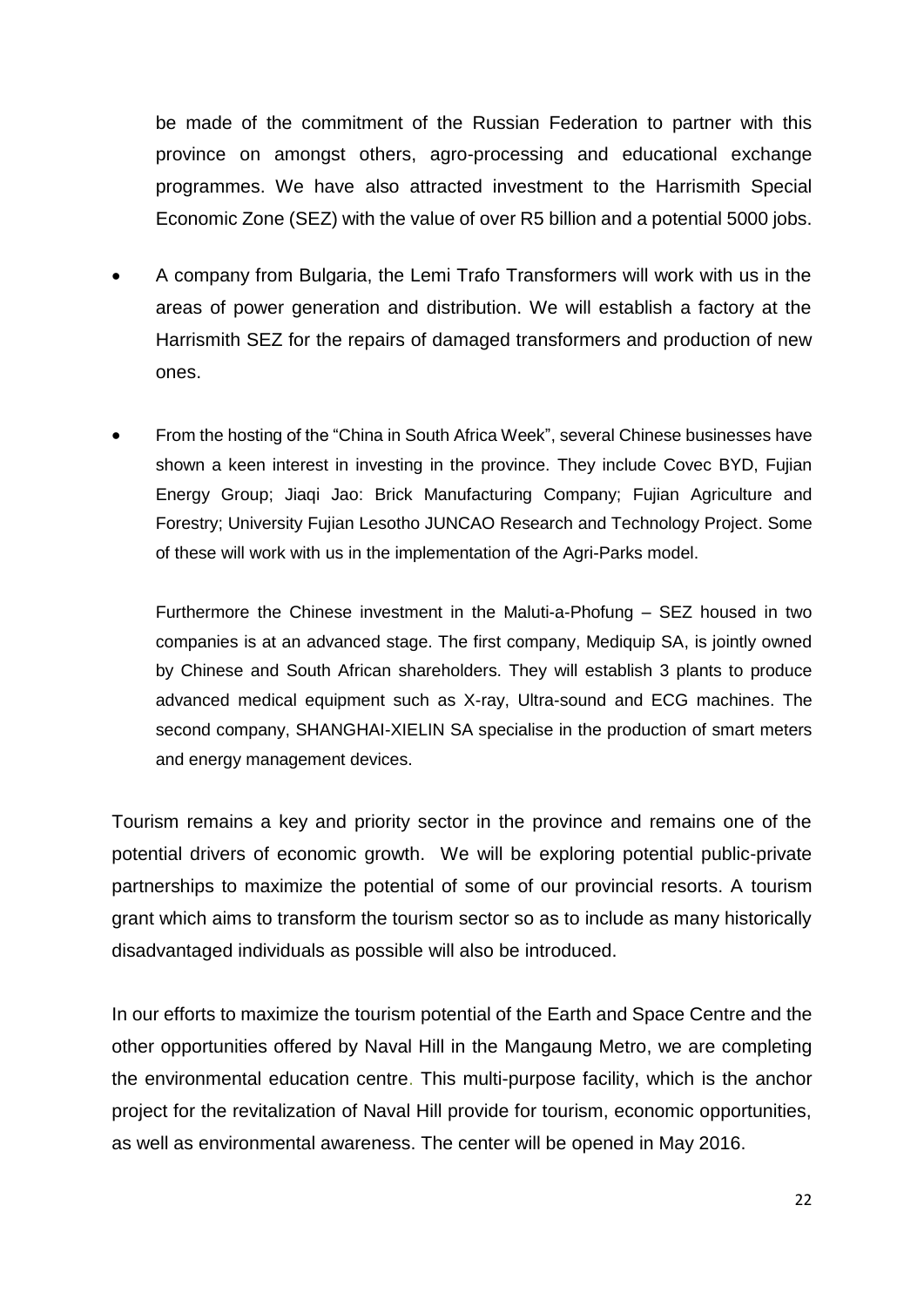We will continue with the transformation of the game industry program. Climate Change and Global Warming compel all of us to to promote a green environment within our eco-systems and reduce greenhouse gas emissions. The cleaning and greening of various towns in the Free State will also be intensified. Our people need to live in clean and healthy environments. We will continue with the protection and enhancement of our Environmental Assets and Natural Resources.

#### **Local economic development**

Our work in supporting local economic development is ongoing. We have approved several development projects which will be implemented over the 2016 Medium Term Framework. Rezoning for the establishment of solar farms in Theunissen, Bloemfontein, Fauresmith and Hoopstad has been successfully completed. This project will create at least 700 job opportunities during the construction and operational phases.

Approximately 150 local people in Phumelela will benefit from the building of a precinct on the N3 route, with two filling stations, truck stop, police station, commercial and accommodation facilities. This project will create approximately 150 jobs.

On the 24<sup>th</sup> of March, we will open a new mall in Thabong in Welkom and a new mall in the Mangaung township will also be opened during the year. We welcome these development initiatives of black business to job creation in our local economies.

#### **Expanded Public Works Programme**

The Free State province had a target of creating 59 964 work opportunities in the previous financial year for all Public Bodies participating in the Expanded Public Works Programme (EPWP) within the Province. To date the province has created 40 325 validated work opportunities. From this total, 27 thousand 569 benefited women, with a further 20 thousand 502 youth and 446 people with disabilities benefitting from these work opportunities.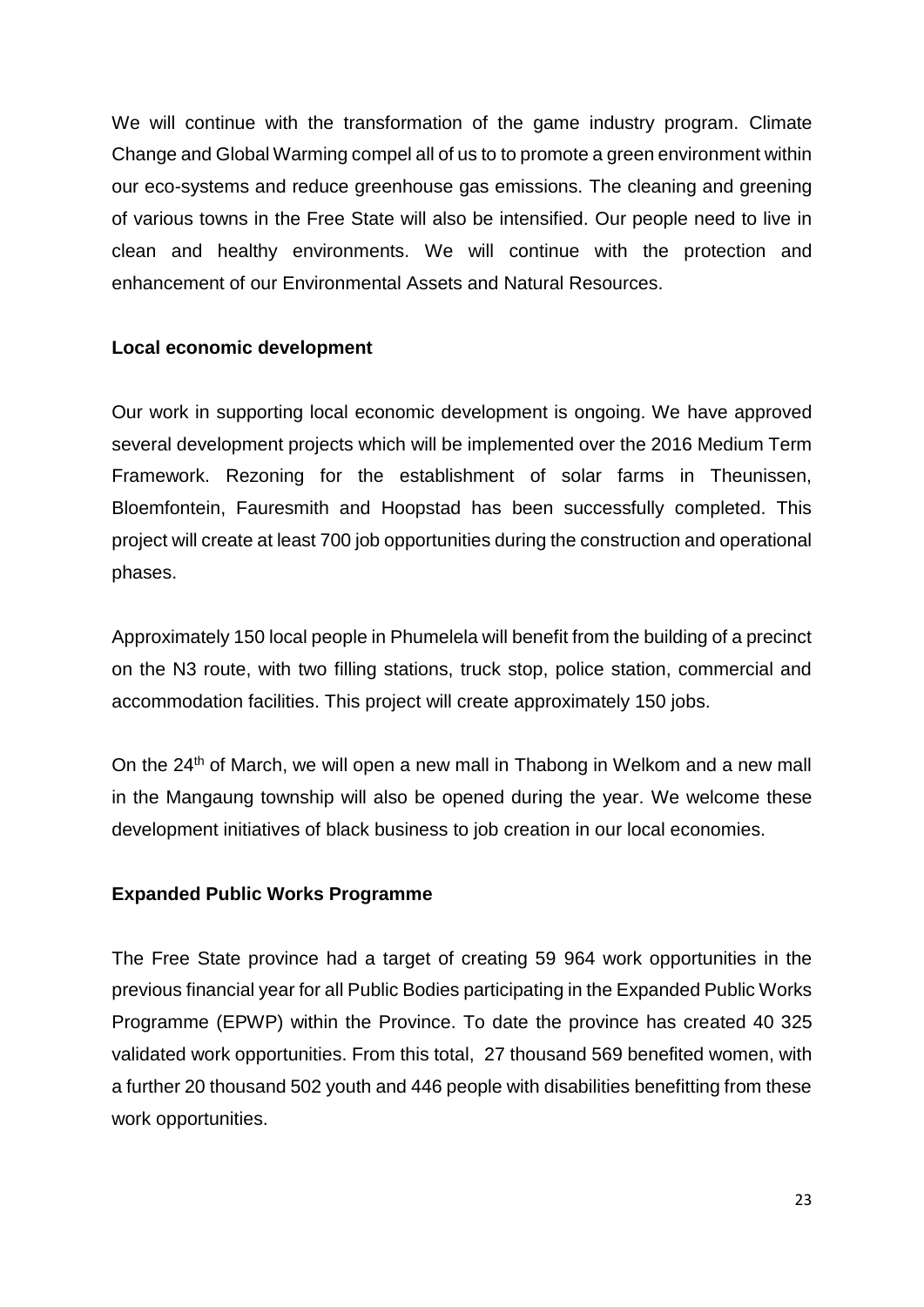At the beginning of April, the implementation of the Township Revitalisation Programme will include the following towns: Excelsior, Winburg, Wepener, Tweespruit, Tshiame, Hertzogville, Dewetsdorp, Allenridge, Heilbron, Henneman, Jagersfontein, Marabastad, Odendaalsrus, QwaQwa, Botshabelo, Thaba Nchu, Batho, Vredefort and Cornelia.

The Expanded Public Works Programme was recognized for excellence and best practices through the Kamoso Awards which were held during November 2015. The Province was awarded the Best Construction Project nationally for the Thaba Nchu Bus route implemented by the Department of Police, Roads and Transport. The project was recognized for the unique approach of massification methodology which seeks to maximize employment of locally based communities. In 2016/2017, we will create 61 022 work opportunities targeting mainly the youth, women and the disabled.

#### **Provincial Roads**

A quality road network forms a greater part of economic development in that it reduces the distance between people and decreases the burden of transporting goods from one place to the other. Our commitment to improve our road infrastructure has resulted in the completion of the following critical roads projects:

- The construction of the R74 that is the Harrismith Oliviershoek-pass road. This is a critical road that impacts on the tourism sector, both in the Free State and Kwa-Zulu-Natal provinces.
- Zastron Wepener
- Kroonstad Vredefort
- Parys Through Route
- Memel- Bothaspas
- Oranjeville Bridge
- Clocolan to Marquard
- Reitz to Kestell Road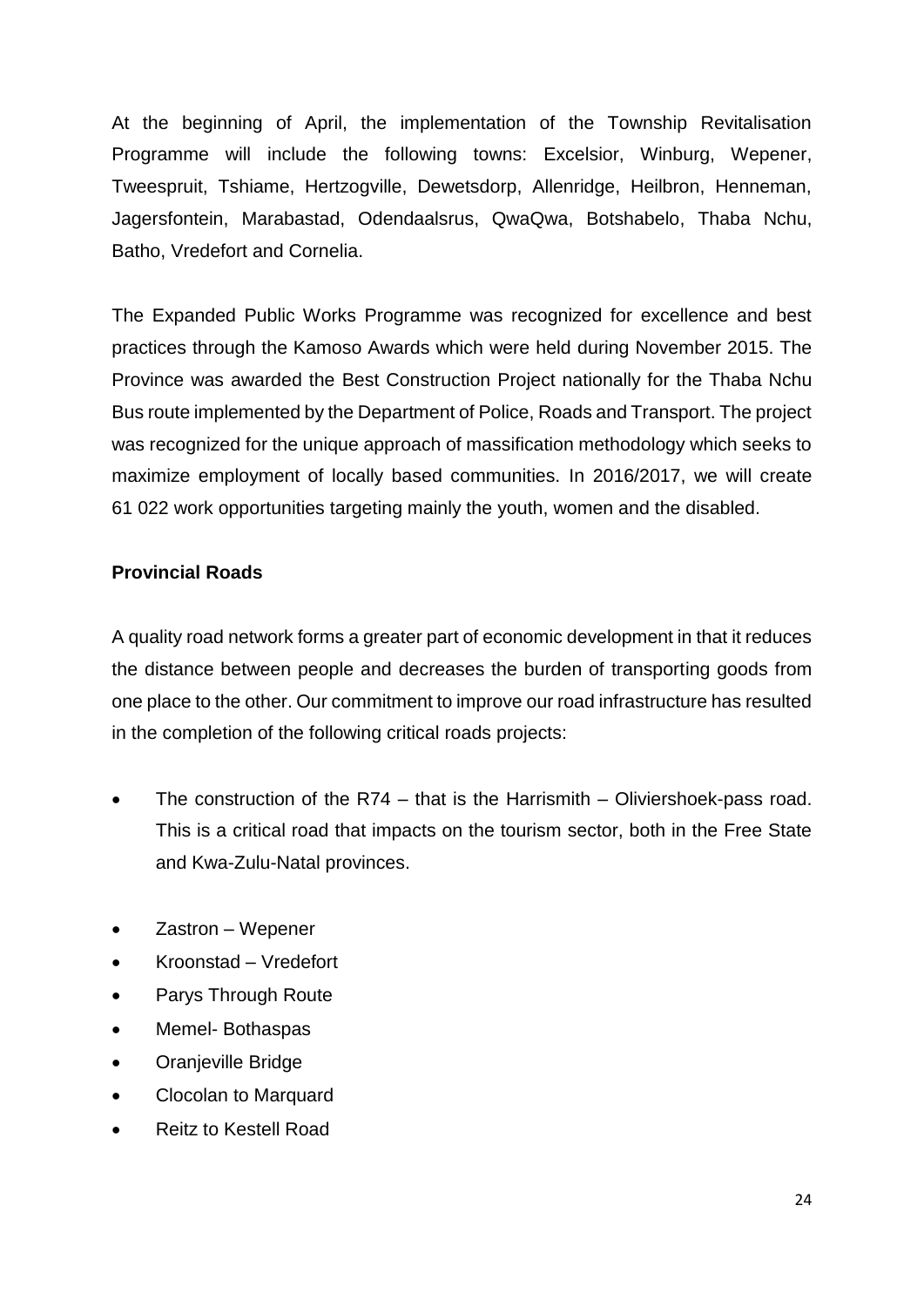Other infrastructure projects that will continue through labour intensive methods and the Expanded Public Works Programme and guidelines during the forthcoming financial year include the transport routes in Vrede, Thaba Nchu, QwaQwa and Botshabelo. Furthermore, re-gravelling, fog-spray and re-sealing of some roads needing maintenance will be done in all the five districts.

The following new projects will start in 2016/17 financial year:

- Parys (Schonkenville) Koppies
- Shannon Transport Route
- Hoopstad Bultfontein
- Bothaville Kroonstad
- Deneysville Heilbron
- Bloemfontein -Dewetsdorp-Wepener

It is expected that these roads projects will create more than 2 500 jobs opportunities.

#### **Re a hlasela – We have delivered!**

#### **"THE PEOPLE SHALL GOVERN" /** *DIE MENSE SAL REGEER*

#### **On Governance and Administration**

Hon. Speaker, we often neglect to highlight some of our significant achievements in the sphere of governance. The Free State **provincial audit outcomes** for the last financial year were the best we had ever produced. We obtained seven clean audits from five provincial departments, the Fleet Management Trading Entity and the Provincial Revenue Fund.

The Provincial Treasury obtained a clean audit for the  $6<sup>th</sup>$  consecutive year, the Department of Sport, Arts, Culture and Recreation for the 3<sup>rd</sup> consecutive year and the Free State Legislature and the Fleet Management Trading Entity for the 2<sup>nd</sup>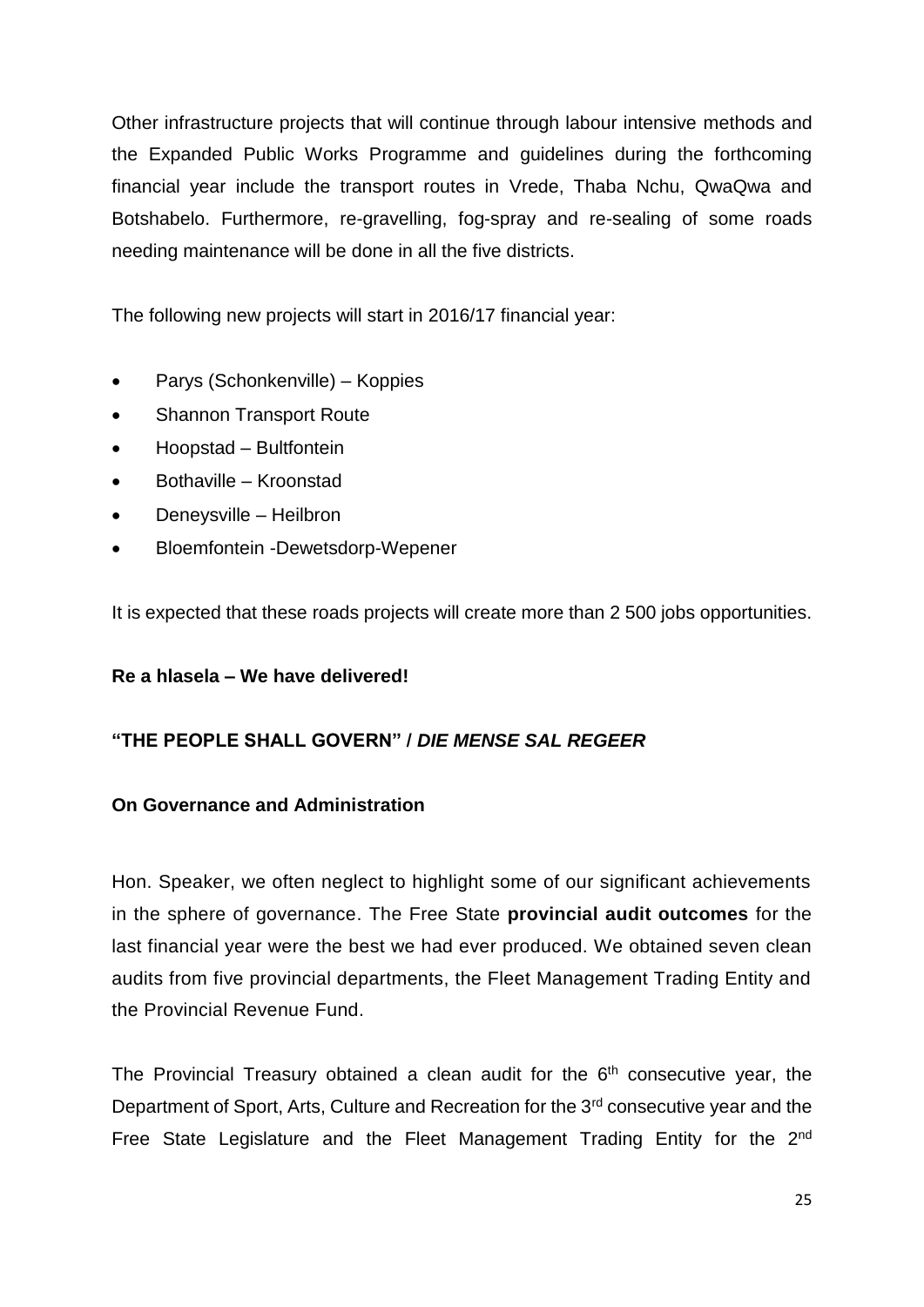consecutive year. The Department of the Premier obtained its fourth clean audit status and the Department of Public Works and Infrastructure improved to clean audit status. Six departments received unqualified with findings audit opinions. The Free State Development Corporation, Free State Gambling & Liquor Board, and the Free State Tourism Authority retained an unqualified with findings audit opinion. Only two provincial departments, received qualified audit opinions.

Our achievement in the 2014 Management Performance Assessment Tool (MPAT) evaluation, released during August 2015, further substantiate the significant improvement in our public service management environment. The Free State emerged as the second best performing Province in the country. The Free State Provincial Government had 118 identified good practices and have already exceeded the 2019 MPAT targets.

We have established a dedicated forum where the provincial government regularly engages with our Chapter 9 institutions to enhance our coordination in support of democracy. In addition, we are actively supporting the transformation of the Free State Society of Advocates by monitoring the equitable distribution of briefing patterns of black advocates.

#### **On payment of service providers within 30 days**

Government has monitored the performance of provincial government in paying nondisputable invoices through a strong monitoring and evaluation initiative by the Provincial Treasury.

Significant progress has been made, even though there are still some departments that need to improve. We have given clear directives to accounting officers to take steps against any government official who is found sitting on invoices for more than 30 days, as this adversely effects particularly SMME's in our province.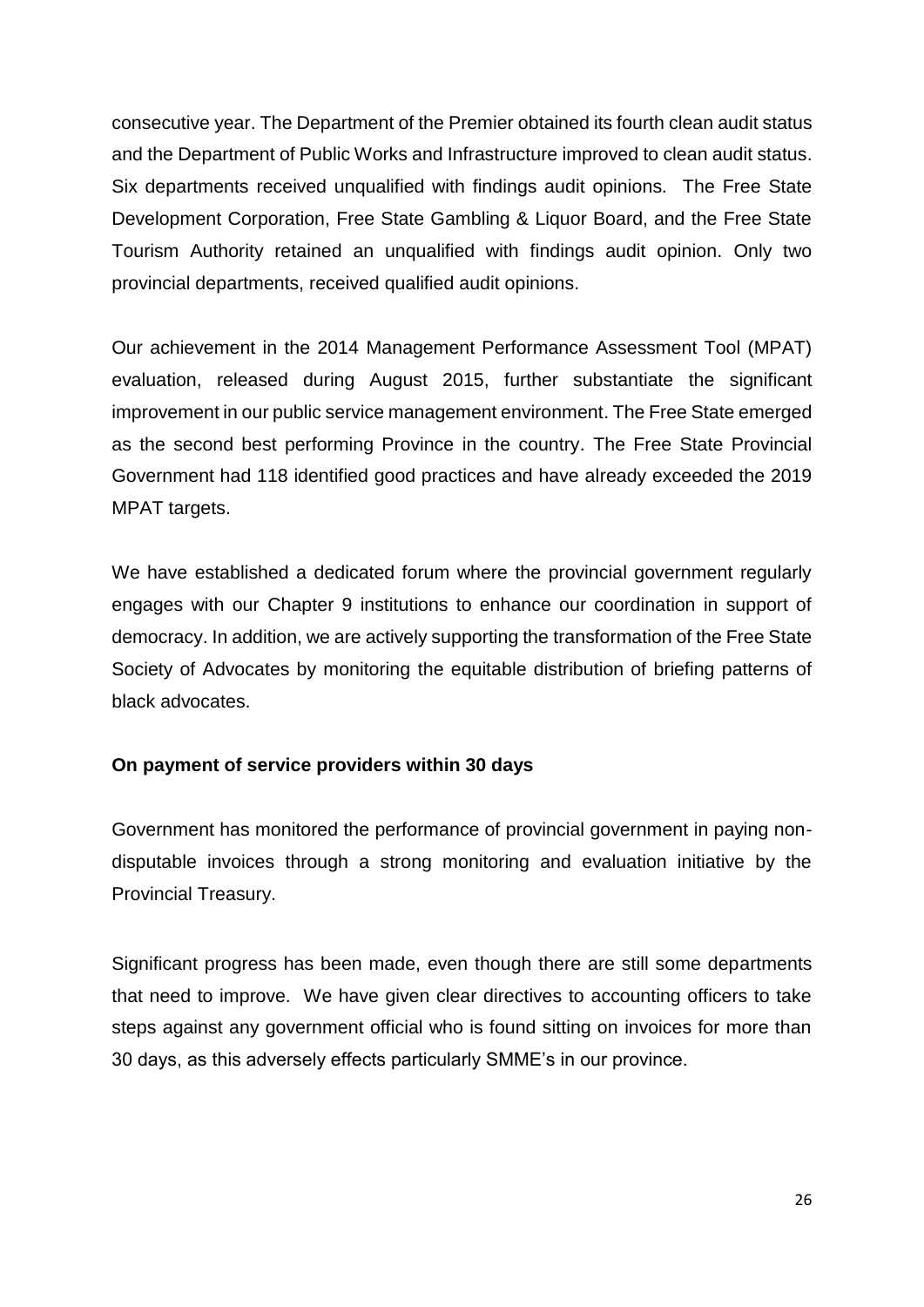#### **Cost Containment Measures**

We will continue to intensify efforts to improve efficiency and prudency in spending. Monitoring of the implementation of cost containment measures to ensure that the departments and entities limit growth of spending on non-core items will continue. As a result of the work we have already done in this area, we have been able to continuously reprioritize funds from non-core items towards frontline services.

We have contained the growth of the provincial wage bill through the central management of the PERSAL system that was introduced during 2014. A commitment has been made to ensure that the ratio between frontline service personnel and support staff is balanced and corrected where necessary. We will be working with the Department of Public Service and Administration and the National Treasury on a broad range of issues regarding staffing and staff establishments within the public sector environment.

We will undertake a further review of our provincial public entities with the aim of ensuring that we have eliminated possible duplication in functions between departments and entities. A tangible result of our consideration of our current environment has convinced us that the Permit Board should transfer back to the Department of Police, Roads and Transport.

#### **Decentralization of government offices**

In ensuring that we bring government services closer to the people, we have directed that all government departments should deploy senior government officials in regional offices in the following areas; Qwaqwa, Thaba Nchu, Trompsburg, Welkom township, Mangaung township and Parys. The extension of satellite offices in Tweeling and Vrede will also be further considered.

We have made significant process in the establishment of our government precinct at the Ratlou complex in Thaba Nchu. The offices of SASSA are already operational whilst offices of Home Affairs, the Thusong Service Centre and offices of Health and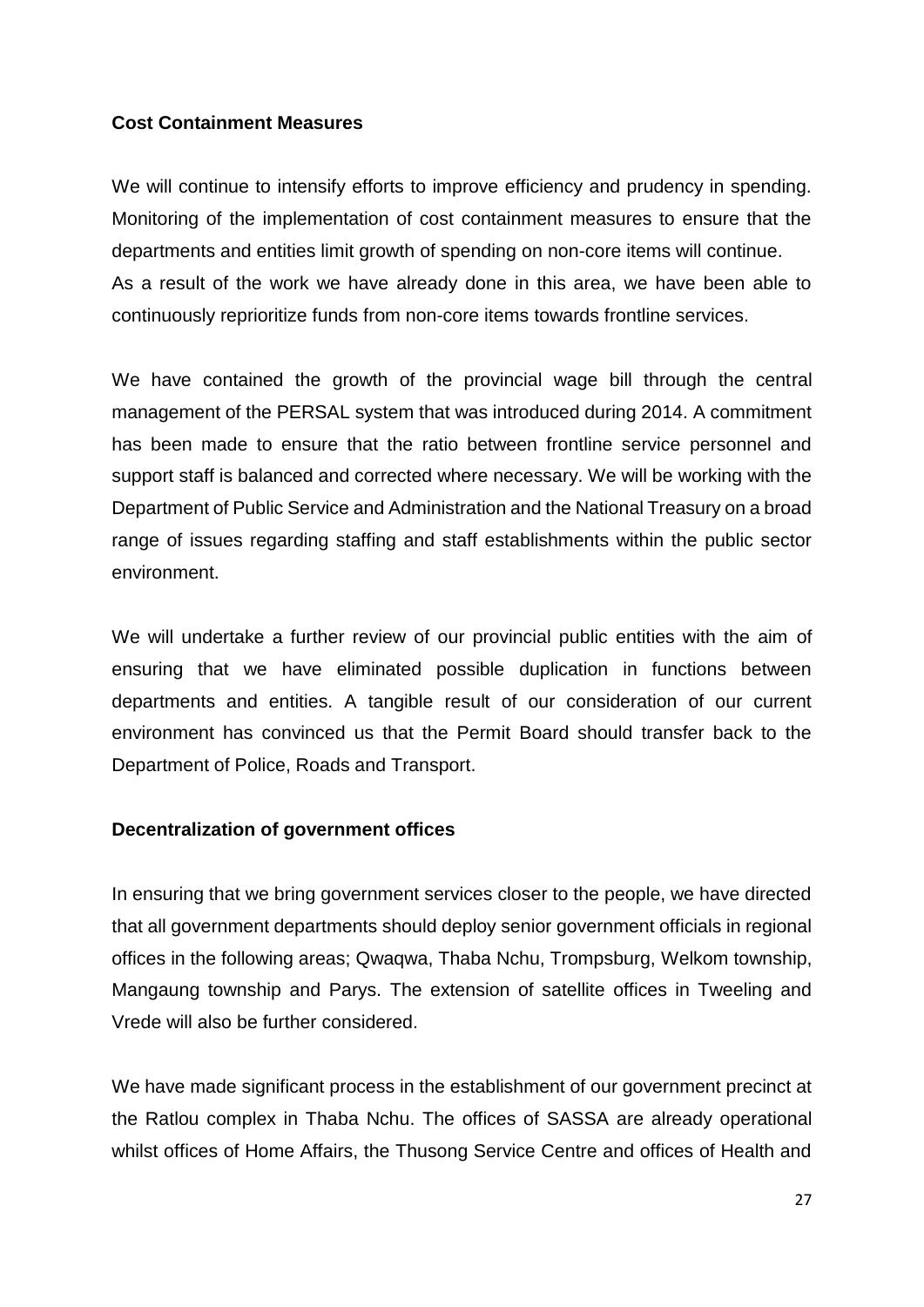Education will be operational in the new financial year. The Department of Sport, Arts and Culture will also be establishing a Multi-Purpose Centre in Thaba Nchu.

In order to further support our initiative to bring government closer to the people, we will be exploring the establishment of call centres in Botshabelo, Thaba Nchu and QwaQwa that will also incorporate an IT training component that will focus on upscaling information technology skills and capacity. We will be exploring a partnership with the MICT-SETA to realize this objective.

#### **On Local Government (Back to Basics)**

Honourable Speaker, Eskom is one of our key partners in the provision of basic services to communities. It is acknowledged that there has been some concern in our communities with regard to outstanding debt owed by some municipalities to Eskom. We have been working with Eskom, the national Department of COGTA, National Treasury and our affected municipalities to find a realistic solution to this matter.

Together with Eskom, we are currently working on an alternative funding model for electricity distribution in the Free State. We can assure the people of the Free State that there is no cause for panic about possible disruptions in continuous power supply to municipalities and their communities as a result of the current debt position

The provincial government's work in the local government sphere is directed by our implementation of the Back to Basics Programme which is based on five pillars, namely;

- Good governance
- Sound financial management
- Building capacity
- Putting people first and
- Basic service delivery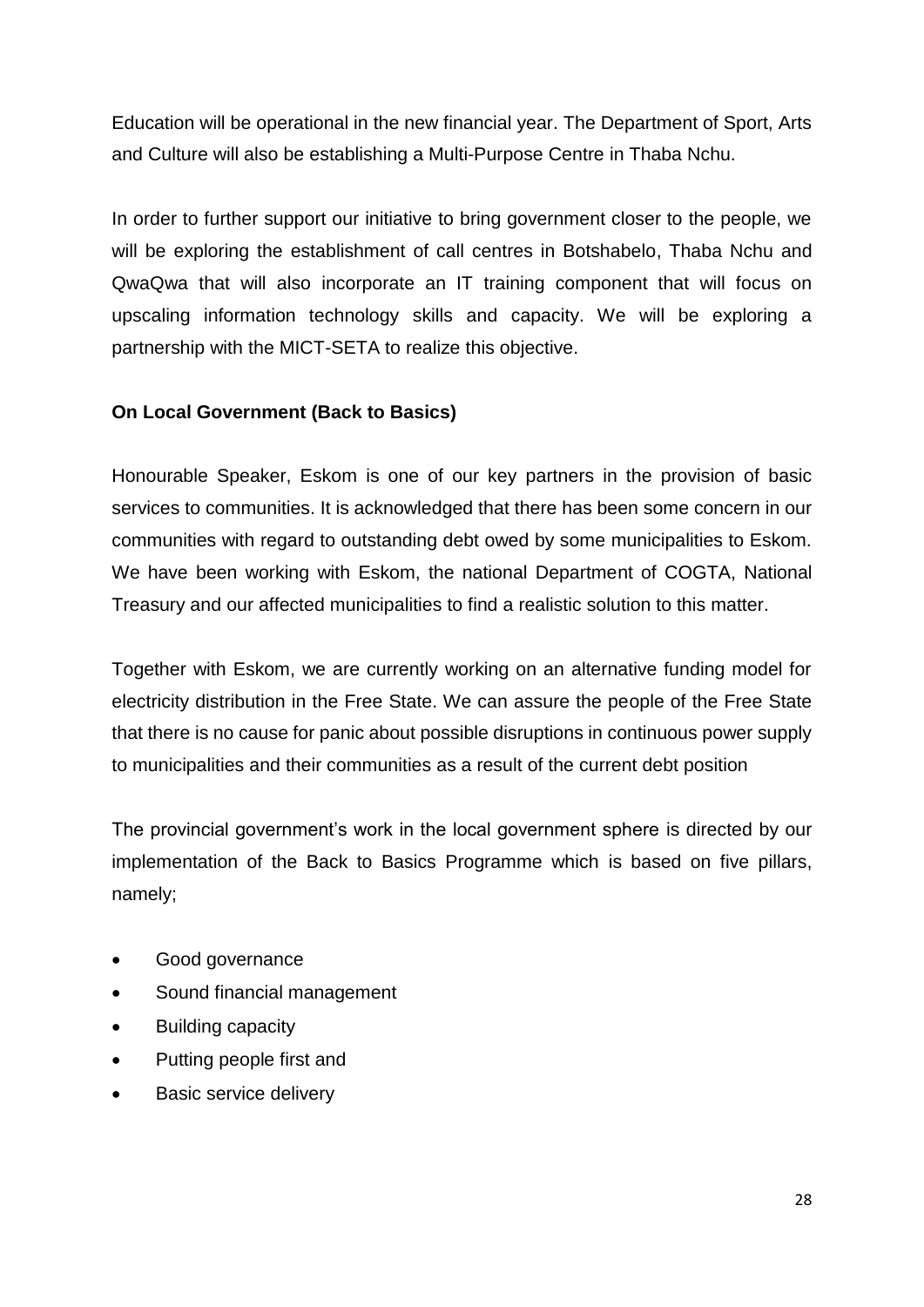#### **On Good Governance**

Our partnership with the South African Local Government Association (SALGA) and the Free State Legislature have resulted in ongoing capacity building with a specific focus on training and development initiatives for Councillors as well as Council structures. A focused programme on promoting good governance principles and practices will be implemented in all Councils in the province following the local government elections.

### **Sound Financial Management (Municipal Audit Outcomes)**

We have significantly improved the administrative capacity and financial management of our municipalities. This is evidenced by the audit outcomes of the 2014/15 municipal financial year and I wish to highlight the following;

- Thabo Mofutsanyane District Municipality obtained the first clean audit status by a Free State municipality.
- Mohokare Local Municipality and the Fezile Dabi District Municipality improved from a qualified to an unqualified audit opinion
- Nala Local Municipality improved from a disclaimer audit opinion to an unqualified audit opinion with findings.
- The municipalities Moqhaka, Mantsopa and Letsemeng Local Municipalities improved from a disclaimer audit opinion to a qualified audit opinion.

Over the last five years, municipal audit outcomes improved as follows;

- We increased the number of unqualified with findings audit opinions from 22 % to 48 %;
- We increased the number of qualified audit opinions from 15 % to 30 % as we reduced the number of disclaimer audit opinions;
- We decreased disclaimer audit opinions from 55 % to 11 %
- We eradicated adverse audit opinions completely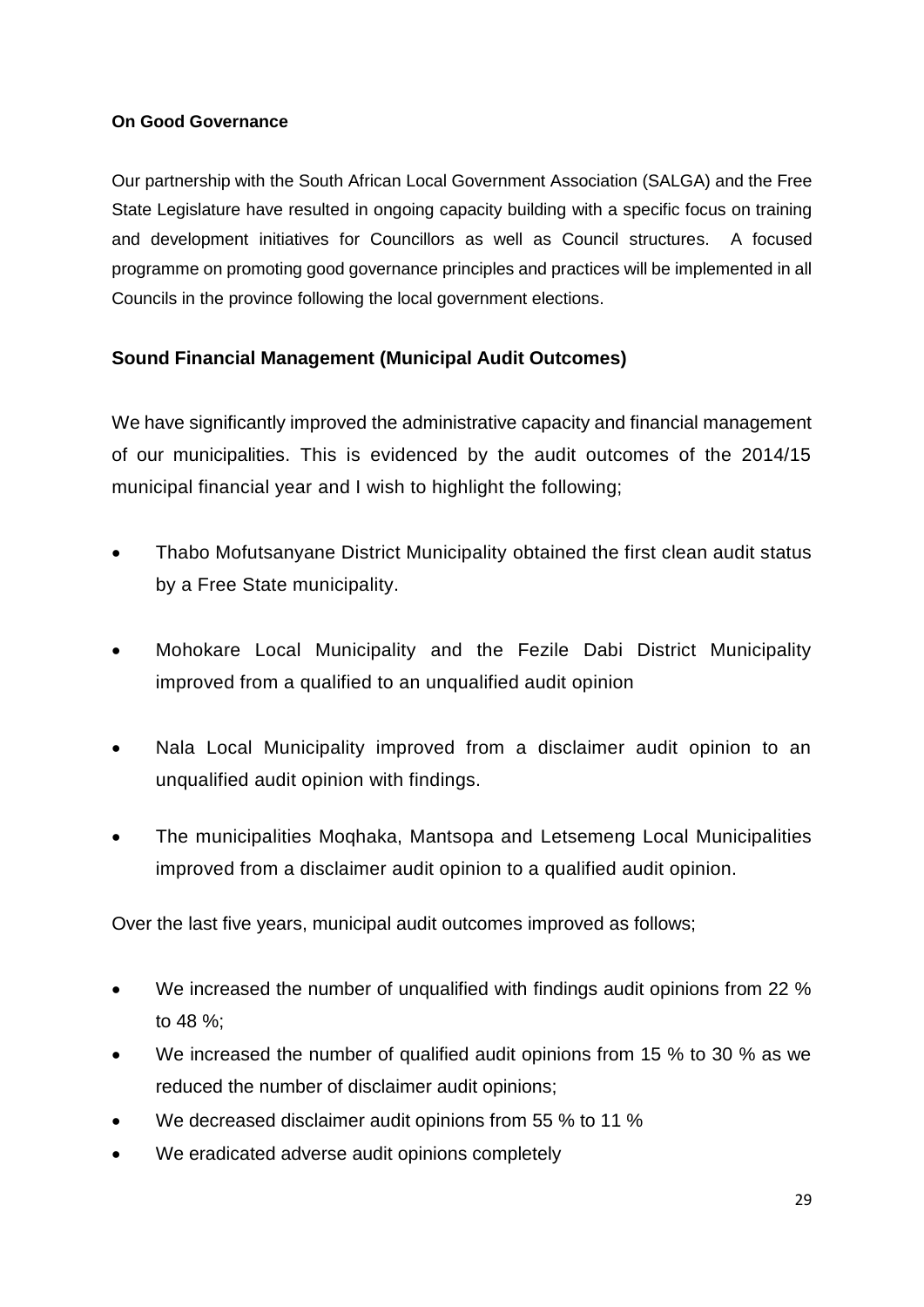### **Building capacity**

We implemented initiatives such as the deployment of suitably qualified and experienced teams to thirteen (13) identified local municipalities to assist with developing and implementing turn-around strategies. We maintained our focus on training for municipal officials in the areas of risk management, internal audit, human resource management and tax compliance.

The deployment of 36 Cuban engineers to various municipalities in the Free State will strengthen our engineering capacity in municipalities and will improve the quality of our infrastructure work.

### **Putting People First**

- A Complaints and Compliments Management System has been developed as a tool for community engagement;
- Municipal frontline staff trained on customer care management.
- We have strengthened the collaboration between councillors and traditional leaders
- Minimised unrest through consistent interaction and community feedback

#### **Delivery of Basic Services**

This pillar is emphasised by the implementation of the Municipal Rapid Response Platforms (MURAPA). We will continue to monitor the provision of basic services to our communities by municipalities and will ensure that remedial action is taken where required.

Moving forward in 2016/17, we will work together with the National Department of Cooperative Governance and Traditional Affairs to implement the Back to Basics 10 point plan, in order to achieve the following, amongst others;

• National and Provincial Departments must settle pay verified debt owed to municipalities;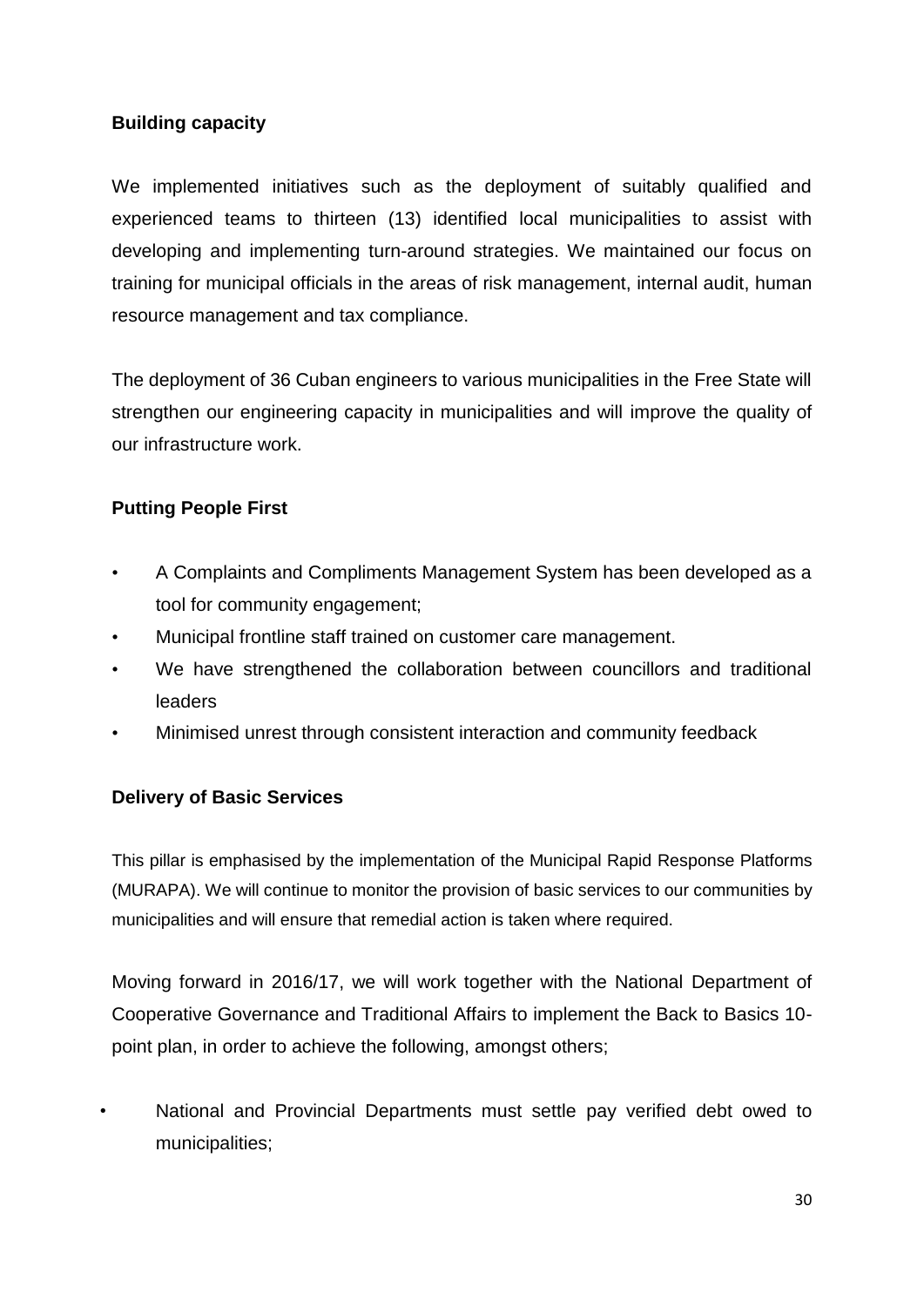- The three spheres of government should improve the integration of their planning and service delivery initiatives;
- Strengthening public participation through direct public engagements and media platforms;
- Spatial Planning Framework implementation to be monitored to avoid putting food security at risk.

#### **Re a Hlasela – We have delivered!**

# **"THERE SHALL BE PEACE AND FRIENDSHIP"**  *(HO TLABA LE KGOTSO LE SETSWALLE / DAAR SAL VREDE EN VRIENDSKAP WEES)*

Hon. Speaker, I have extended an invitation to Ambassadors and High Commissioners of all the countries with which the Free State province has had co-operation since the inception of our democracy in 1994. We have established and enjoy constructive cooperation with more than 35 countries, both on the African continent and beyond.

These partnerships have assisted us not only in the health and education sectors, but also in international business partnerships, and opportunities for the Free State province to participate in the global market system within the our national policy framework.

Our international co-operation has also served to bring about much needed investment into this province. This year and going forward, I wish to step up our co-operation with fellow African countries and other developing countries. This in line with our national interest and our Foreign Relations Policies and Perspectives as led by the Presidency and the Department of International Relations and Cooperation.

#### **Re a Hlasela – We have delivered***!*